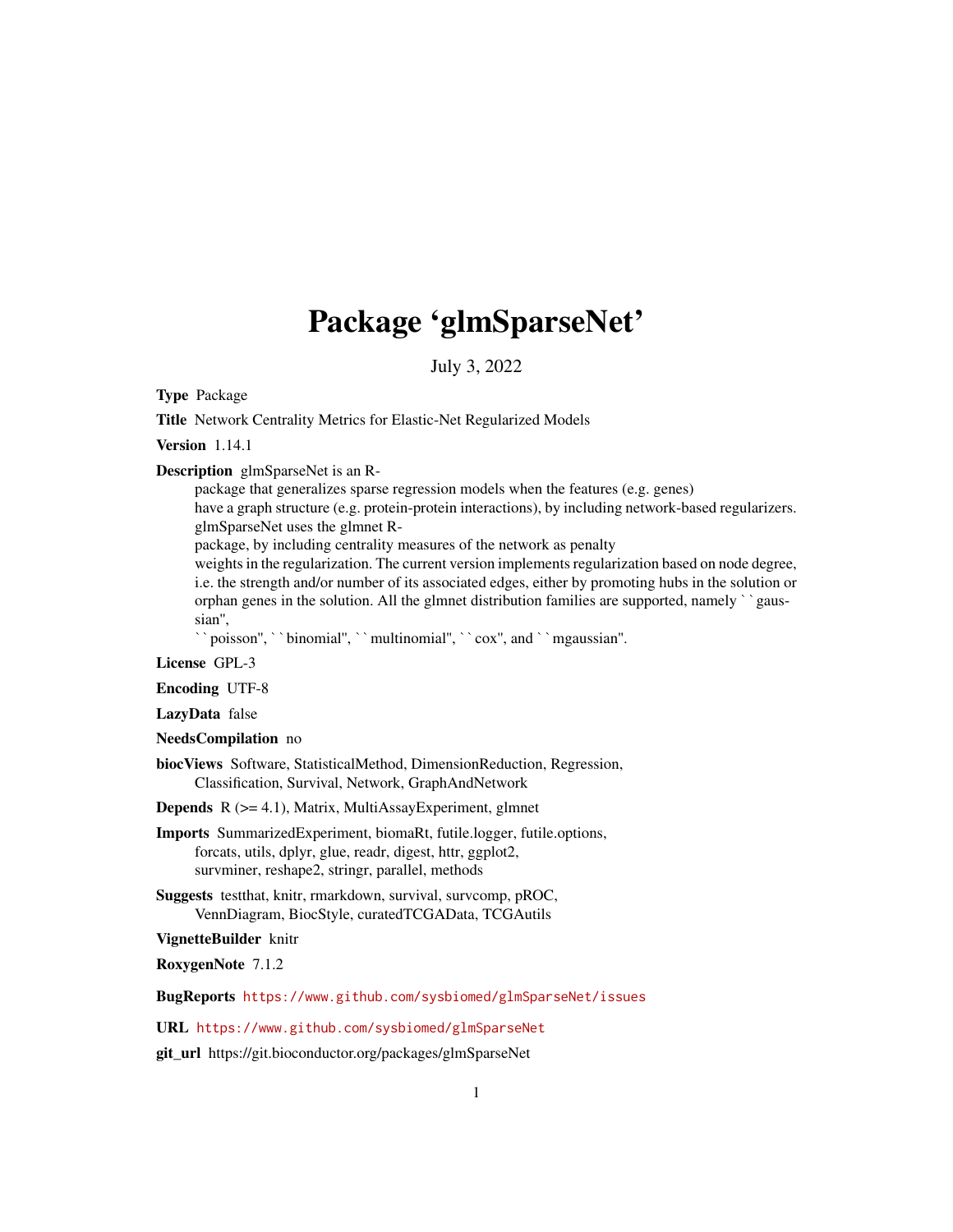git\_branch RELEASE\_3\_15 git\_last\_commit 0661877 git\_last\_commit\_date 2022-05-06 Date/Publication 2022-07-03 Author André Veríssimo [aut, cre], Susana Vinga [aut], Eunice Carrasquinha [ctb], Marta Lopes [ctb]

Maintainer André Veríssimo <andre.verissimo@tecnico.ulisboa.pt>

# R topics documented:

| 3                                                                                                                             |  |
|-------------------------------------------------------------------------------------------------------------------------------|--|
| $\overline{4}$                                                                                                                |  |
| $\overline{5}$                                                                                                                |  |
| 6                                                                                                                             |  |
| $\overline{7}$                                                                                                                |  |
| $\overline{7}$                                                                                                                |  |
| 8                                                                                                                             |  |
| 8                                                                                                                             |  |
| $\mathbf Q$                                                                                                                   |  |
| 10                                                                                                                            |  |
| 11                                                                                                                            |  |
| 12                                                                                                                            |  |
| 12                                                                                                                            |  |
| 13                                                                                                                            |  |
| 14                                                                                                                            |  |
| 14                                                                                                                            |  |
| 15                                                                                                                            |  |
| 16                                                                                                                            |  |
| 17<br>$\ncv\nglmOrphan \dots \dots \dots \dots \dots \dots \dots \dots \dots \dots \dots \dots \dots \dots \dots \dots \dots$ |  |
| 18                                                                                                                            |  |
| 19                                                                                                                            |  |
| 20                                                                                                                            |  |
| 21                                                                                                                            |  |
| 22.                                                                                                                           |  |
| 23                                                                                                                            |  |
| 23                                                                                                                            |  |
| 24                                                                                                                            |  |
| 25                                                                                                                            |  |
| 25                                                                                                                            |  |
| 26                                                                                                                            |  |
| 28                                                                                                                            |  |
| 28                                                                                                                            |  |
|                                                                                                                               |  |
| 30                                                                                                                            |  |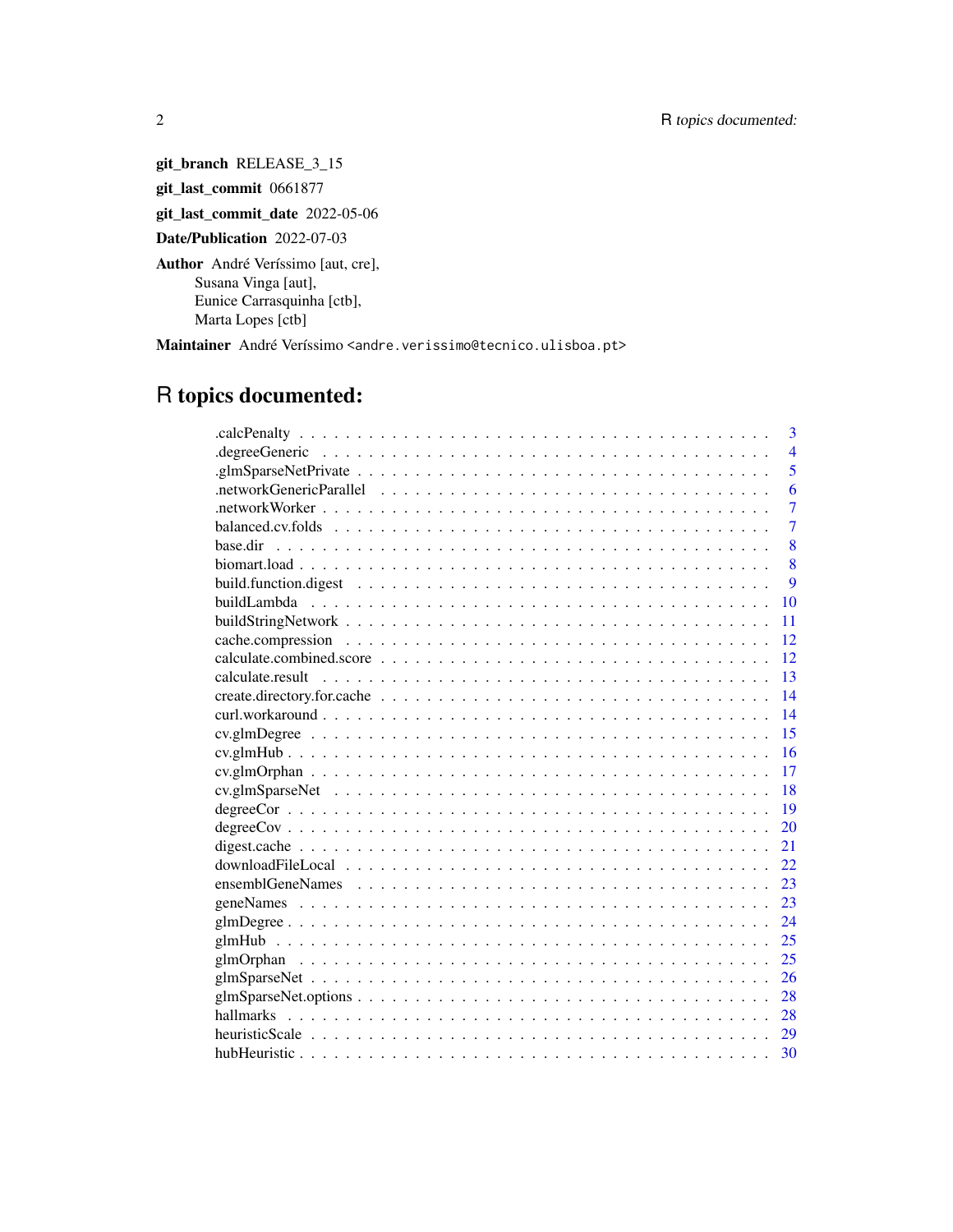## <span id="page-2-0"></span>.calcPenalty 3

#### **Index** [43](#page-42-0)

.calcPenalty *Calculate penalty based on data*

## Description

Internal method to calculate the network using data-dependant methods

#### Usage

.calcPenalty(xdata, penalty.type, network.options = networkOptions())

## Arguments

xdata input data penalty.type which method to use network.options options to be used

## Value

vector with penalty weights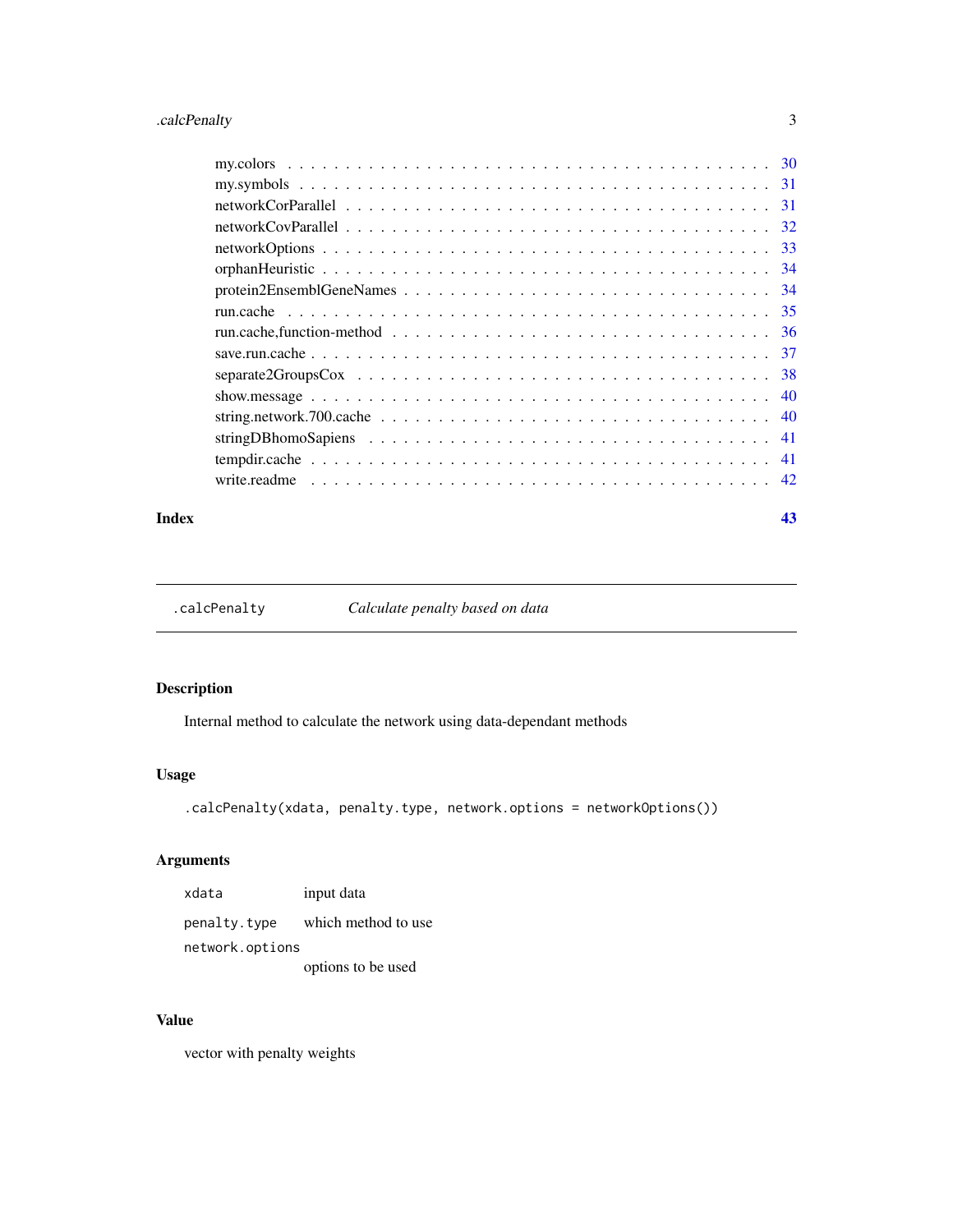#### Examples

```
xdata <- matrix(rnorm(1000), ncol = 200)
glmSparseNet:::.calcPenalty(xdata, 'none')
glmSparseNet:::.calcPenalty(xdata, 'correlation',
                           networkOptions(cutoff = .6))
glmSparseNet:::.calcPenalty(xdata, 'correlation')
glmSparseNet:::.calcPenalty(xdata, 'covariance',
                            networkOptions(cutoff = .6))
glmSparseNet:::.calcPenalty(xdata, 'covariance')
```
.degreeGeneric *Generic function to calculate degree based on data*

## Description

The assumption to use this function is that the network represented by a matrix is symetric and without any connection the node and itself.

#### Usage

```
.degreeGeneric(
  fun = stats::cor,
  fun.prefix = "operator",
  xdata,
  cutoff = 0,
  consider.unweighted = FALSE,
  chunks = 1000,
  force.recalc.degree = FALSE,
  force.recalc.network = FALSE,
 n.cores = 1,...
)
```
#### Arguments

| function that will calculate the edge weight between 2 nodes                                       |  |  |
|----------------------------------------------------------------------------------------------------|--|--|
| used to store low-level information on network as it can become to large to be<br>stored in memory |  |  |
| calculate correlation matrix on each column                                                        |  |  |
| positive value that determines a cutoff value                                                      |  |  |
| consider.unweighted                                                                                |  |  |
| consider all edges as 1 if they are greater than 0                                                 |  |  |
| calculate function at batches of this value (default is 1000)                                      |  |  |
| force.recalc.degree                                                                                |  |  |
| force recalculation of penalty weights (but not the network), instead of going to<br>cache         |  |  |
|                                                                                                    |  |  |

<span id="page-3-0"></span>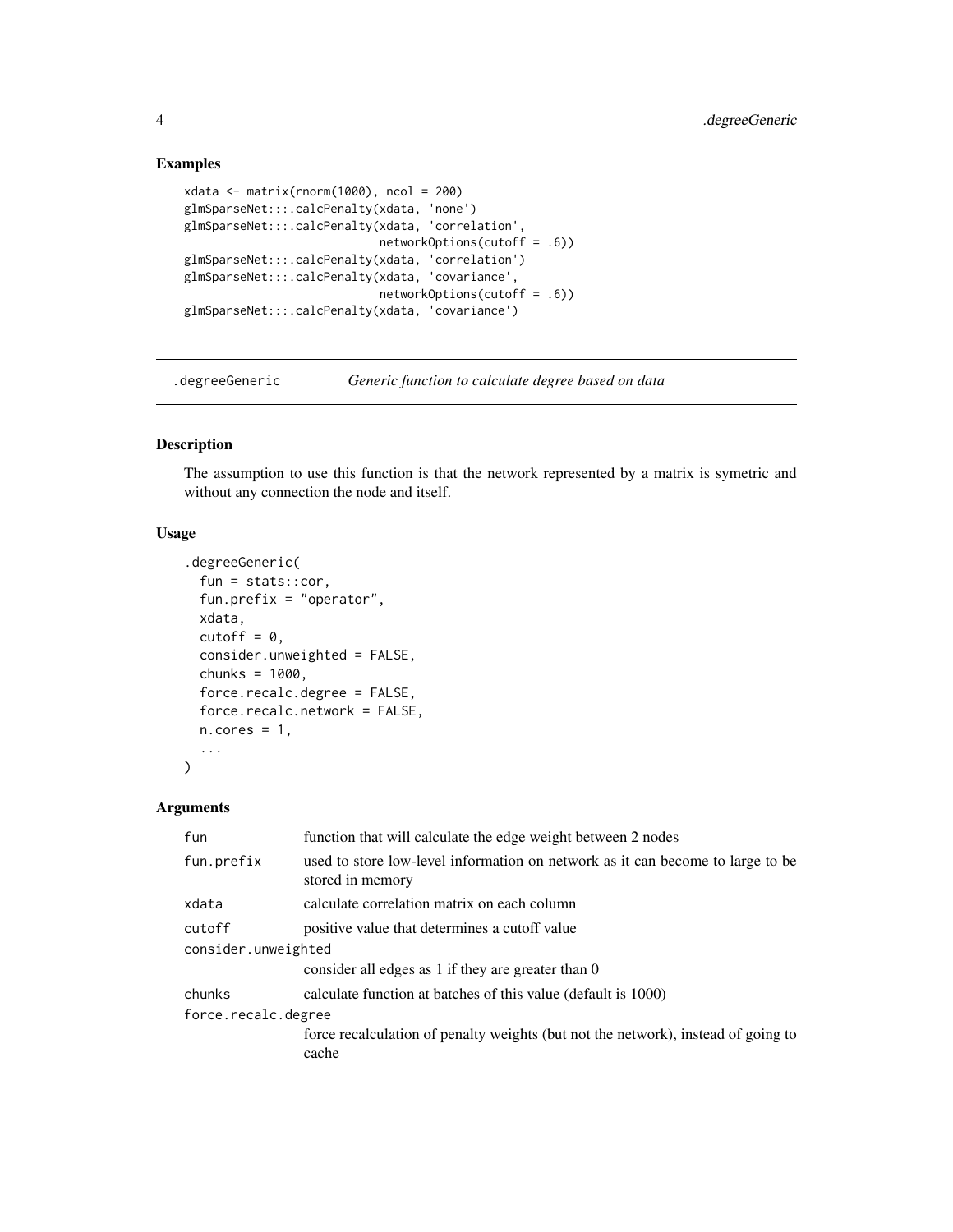## <span id="page-4-0"></span>.glmSparseNetPrivate 5

force.recalc.network

|                         | force recalculation of network and penalty weights, instead of going to cache |
|-------------------------|-------------------------------------------------------------------------------|
| n.cores                 | number of cores to be used                                                    |
| $\cdot$ $\cdot$ $\cdot$ | extra parameters for fun                                                      |

#### Value

a vector of the degrees

.glmSparseNetPrivate *Calculate GLM model with network-based regularization*

## Description

Calculate GLM model with network-based regularization

## Usage

```
.glmSparseNetPrivate(
  fun,
  xdata,
 ydata,
 network,
 experiment.name = NULL,
 network.options = networkOptions(),
  ...
)
```
## Arguments

| fun             | function to be called (glmnet or cv.glmnet)                            |  |
|-----------------|------------------------------------------------------------------------|--|
| xdata           | input data, can be a matrix or MultiAssay Experiment                   |  |
| ydata           | response data compatible with glmnet                                   |  |
| network         | type of network, see below                                             |  |
| experiment.name |                                                                        |  |
|                 | when xdata is a MultiAssayExperiment object this parameter is required |  |
| network.options |                                                                        |  |
|                 | options to calculate network                                           |  |
| $\cdots$        | parameters that glmnet accepts                                         |  |

#### Value

an object just as glmnet network parameter accepts:

\* string to calculate network based on data (correlation, covariance) \* matrix representing the network \* vector with already calculated penalty weights (can also be used directly with glmnet)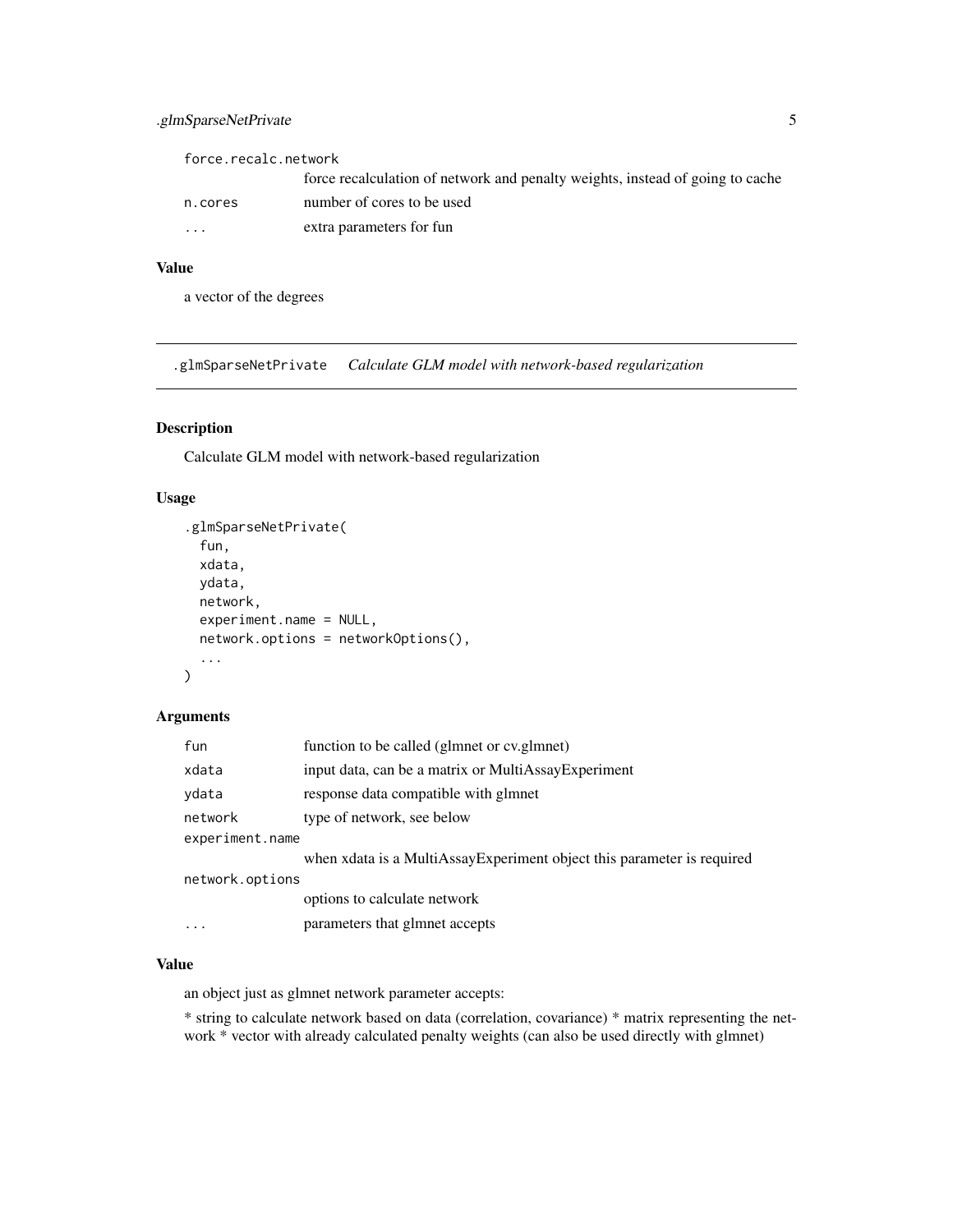<span id="page-5-0"></span>.networkGenericParallel

*Calculate the upper triu of the matrix*

## Description

Calculate the upper triu of the matrix

## Usage

```
.networkGenericParallel(
 fun,
 fun.prefix,
 xdata,
 build.output = "matrix",
 n.core = 1,
 force.recalc.network = FALSE,
 show.message = FALSE,
  ...
)
```
## Arguments

| fun                  | function that will calculate the edge weight between 2 nodes                                                     |  |
|----------------------|------------------------------------------------------------------------------------------------------------------|--|
| fun.prefix           | used to store low-level information on network as it can become to large to be<br>stored in memory               |  |
| xdata                | base data to calculate network                                                                                   |  |
| build.output         | if output returns a 'matrix', 'vector' of the upper triu without the diagonal or<br>NULL with any other argument |  |
| n.cores              | number of cores to be used                                                                                       |  |
| force.recalc.network |                                                                                                                  |  |
|                      | force recalculation, instead of going to cache                                                                   |  |
| show.message         | shows cache operation messages                                                                                   |  |
|                      | extra parameters for fun                                                                                         |  |

## Value

depends on build.output parameter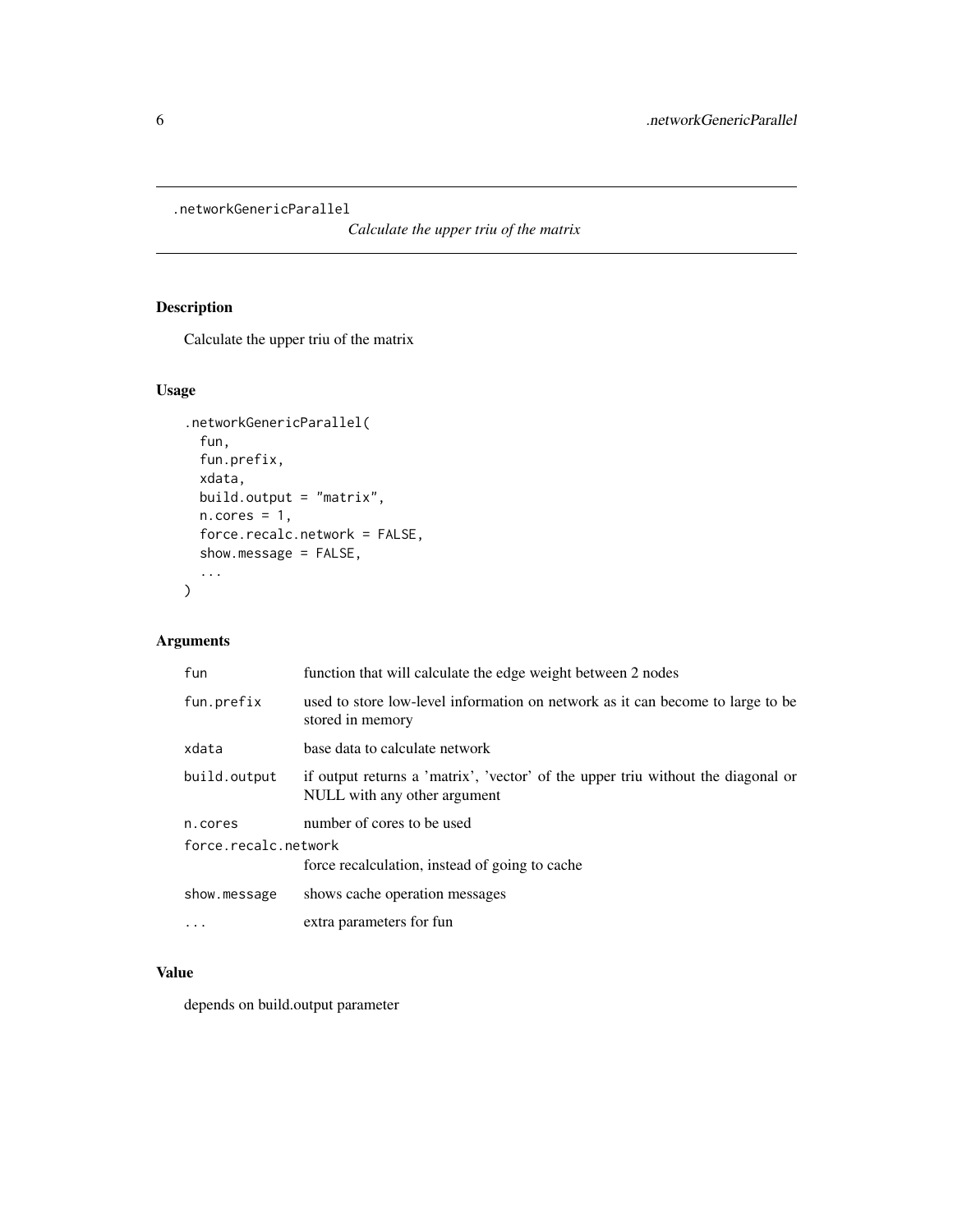<span id="page-6-0"></span>

Note that it assumes it does not calculate for index below and equal to ix.i

#### Usage

```
.networkWorker(fun, xdata, ix.i, ...)
```
## Arguments

| fun                     | function to be used, can be cor, cov or any other defined function |
|-------------------------|--------------------------------------------------------------------|
| xdata                   | original data to calculate the function over                       |
| ix.i                    | starting index, this can be used to save ony upper triu            |
| $\cdot$ $\cdot$ $\cdot$ | extra parameters for fun                                           |

#### Value

a vector with size 'ncol(xdata) - ix.i'

balanced.cv.folds *Create balanced folds for cross validation*

## Description

Create balanced folds for cross validation

## Usage

```
balanced.cv.folds(..., nfolds = 10)
```
## Arguments

| $\cdots$ | vectors representing data     |
|----------|-------------------------------|
| nfolds   | number of folds to be created |

#### Value

list with given input, nfolds and result. The result is a list matching the input with foldid attributed to each position.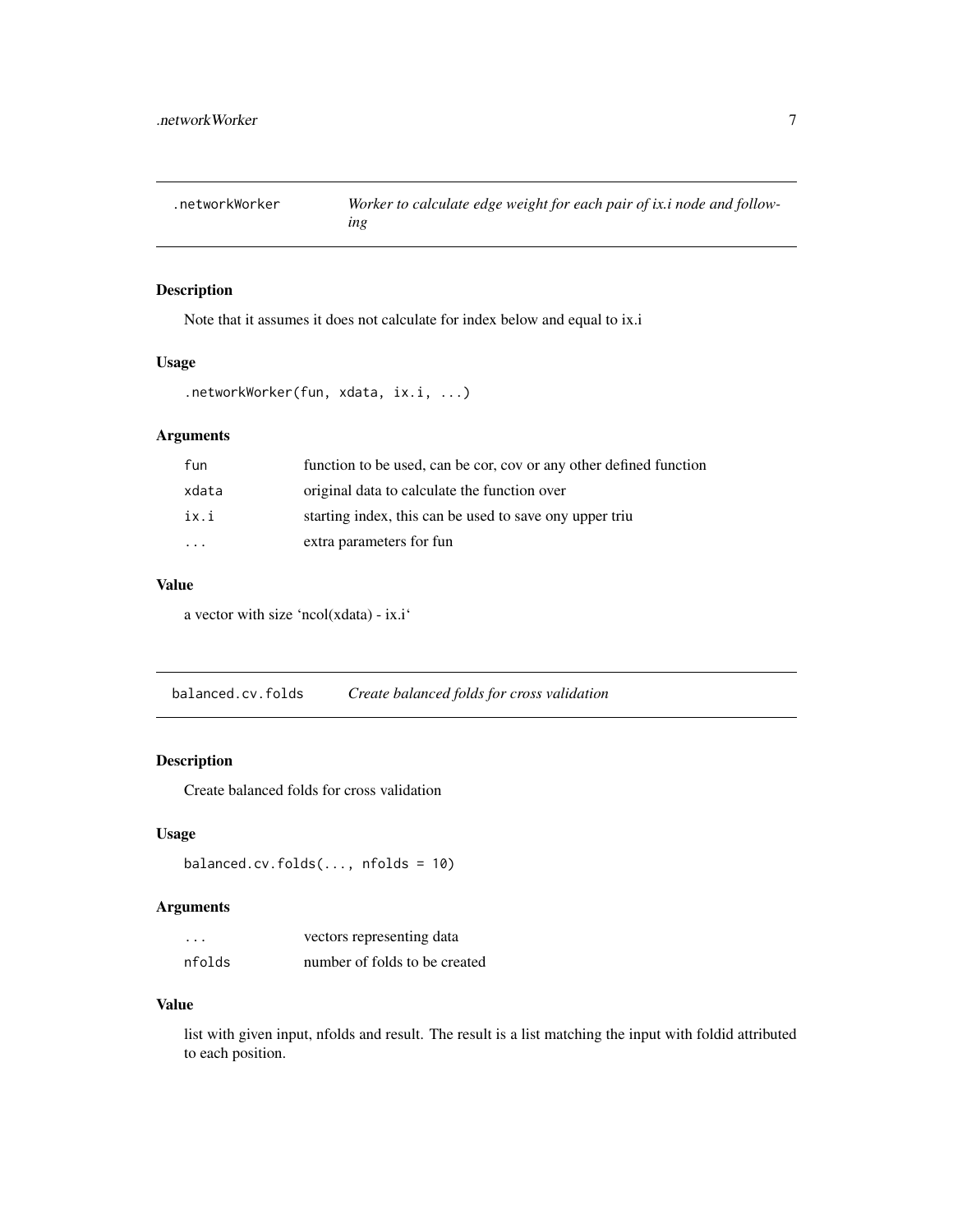## <span id="page-7-0"></span>Examples

```
glmSparseNet:::balanced.cv.folds(seq(10), seq(11, 15), nfolds = 2)
# will give a warning
glmSparseNet:::balanced.cv.folds(seq(10), seq(11, 13), nfolds = 10)
glmSparseNet:::balanced.cv.folds(seq(100), seq(101, 133), nfolds = 10)
```
base.dir *change base.dir for run.cache*

## Description

change base.dir for run.cache

#### Usage

base.dir(path = NULL)

#### Arguments

path to base directory where cache is saved

## Value

the new path

#### Examples

glmSparseNet:::base.dir('/tmp/cache')

biomart.load *Common call to biomaRt to avoid repetitive code*

## Description

Common call to biomaRt to avoid repetitive code

#### Usage

biomart.load(attributes, filters, values, use.cache, verbose)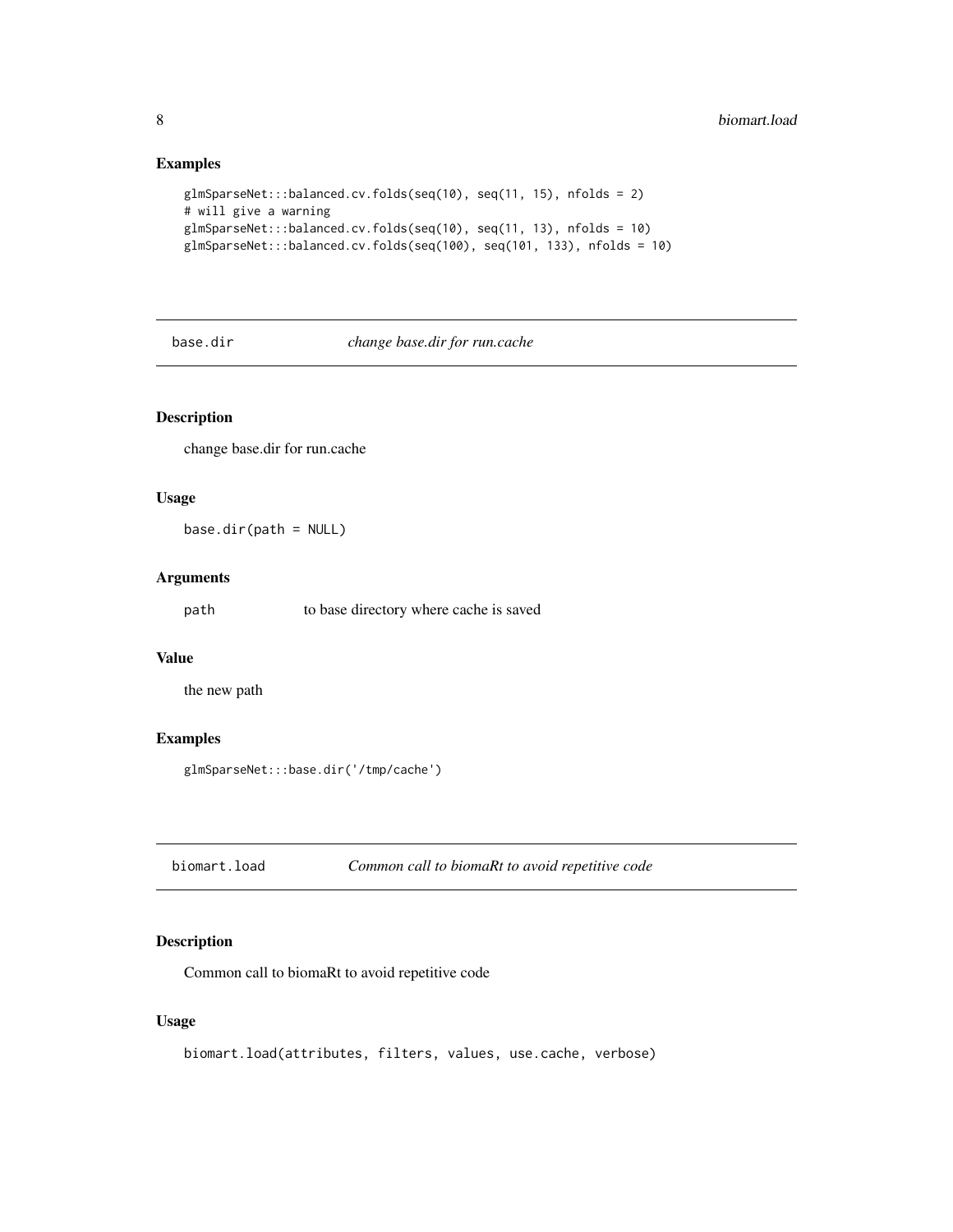#### <span id="page-8-0"></span>Arguments

| attributes | Attributes you want to retrieve. A possible list of attributes can be retrieved<br>using the function biomaRt::listAttributes.                                                                                                               |
|------------|----------------------------------------------------------------------------------------------------------------------------------------------------------------------------------------------------------------------------------------------|
| filters    | Filters (one or more) that should be used in the query. A possible list of filters<br>can be retrieved using the function biomaRt::listFilters.                                                                                              |
| values     | Values of the filter, e.g. vector of affy IDs. If multiple filters are specified then<br>the argument should be a list of vectors of which the position of each vector<br>corresponds to the position of the filters in the filters argument |
| use.cache  | Boolean indicating if biomaRt cache should be used                                                                                                                                                                                           |
| verbose    | When using biomaRt in webservice mode and setting verbose to TRUE, the<br>XML query to the webservice will be printed.                                                                                                                       |

#### Value

data.frame with attributes as columns and values translated to them

#### See Also

```
geneNames
ensemblGeneNames
protein2EnsemblGeneNames
biomaRt::getBM()
biomaRt::useEnsembl()
```
#### Examples

```
glmSparseNet:::biomart.load(
    attributes = c("external_gene_name","ensembl_gene_id"),
    filters = "external_gene_name",
    values = c('MOB1A','RFLNB', 'SPIC', 'TP53'),
    use.cache = TRUE,
    verbose = FALSE
\mathcal{L}
```
build.function.digest *Build digest of function from the actual code*

## Description

Build digest of function from the actual code

#### Usage

build.function.digest(fun)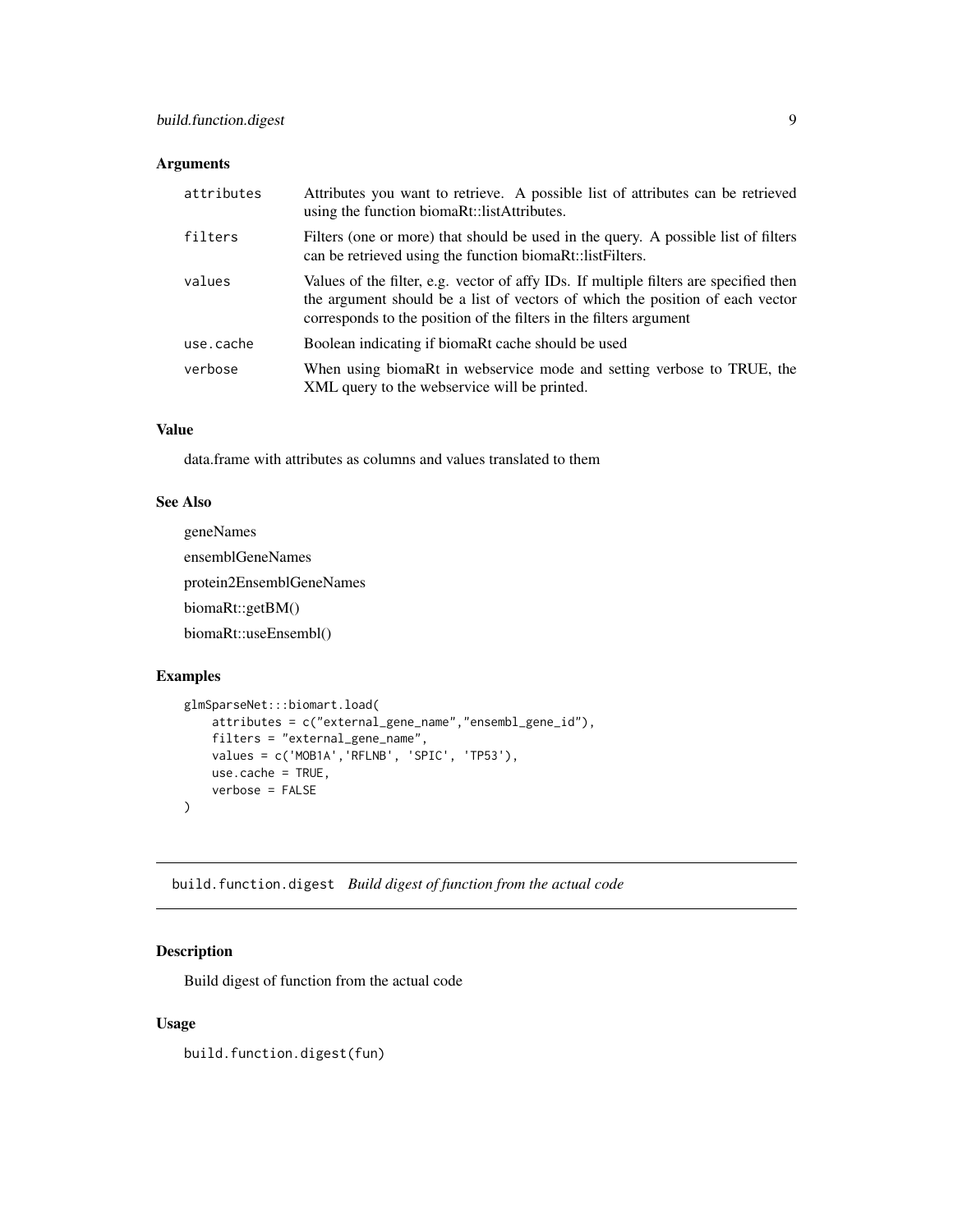#### <span id="page-9-0"></span>Arguments

fun function call name

## Value

a digest

## Examples

glmSparseNet:::build.function.digest(sum) glmSparseNet:::build.function.digest(c)

buildLambda *Auxiliary function to generate suitable lambda parameters*

## Description

Auxiliary function to generate suitable lambda parameters

#### Usage

```
buildLambda(
  lambda.largest = NULL,
  xdata = NULL,ydata = NULL,
  family = NULL,
  orders.of.magnitude.smaller = 3,
  lambda.per.order.magnitude = 150
\mathcal{L}
```
#### Arguments

|                             | lambda.largest numeric value for largest number of lambda to consider (usually with a target of<br>1 selected variable) |  |
|-----------------------------|-------------------------------------------------------------------------------------------------------------------------|--|
| xdata                       | X parameter for glmnet function                                                                                         |  |
| vdata                       | Y parameter for glmnet function                                                                                         |  |
| family                      | family parameter to glmnet function                                                                                     |  |
| orders.of.magnitude.smaller |                                                                                                                         |  |
|                             | minimum value for lambda (lambda.largest / 10^orders.of.magnitude.smaller)                                              |  |
| lambda.per.order.magnitude  |                                                                                                                         |  |
|                             | how many lambdas to create for each order of magnitude                                                                  |  |

#### Value

a numeric vector with suitable lambdas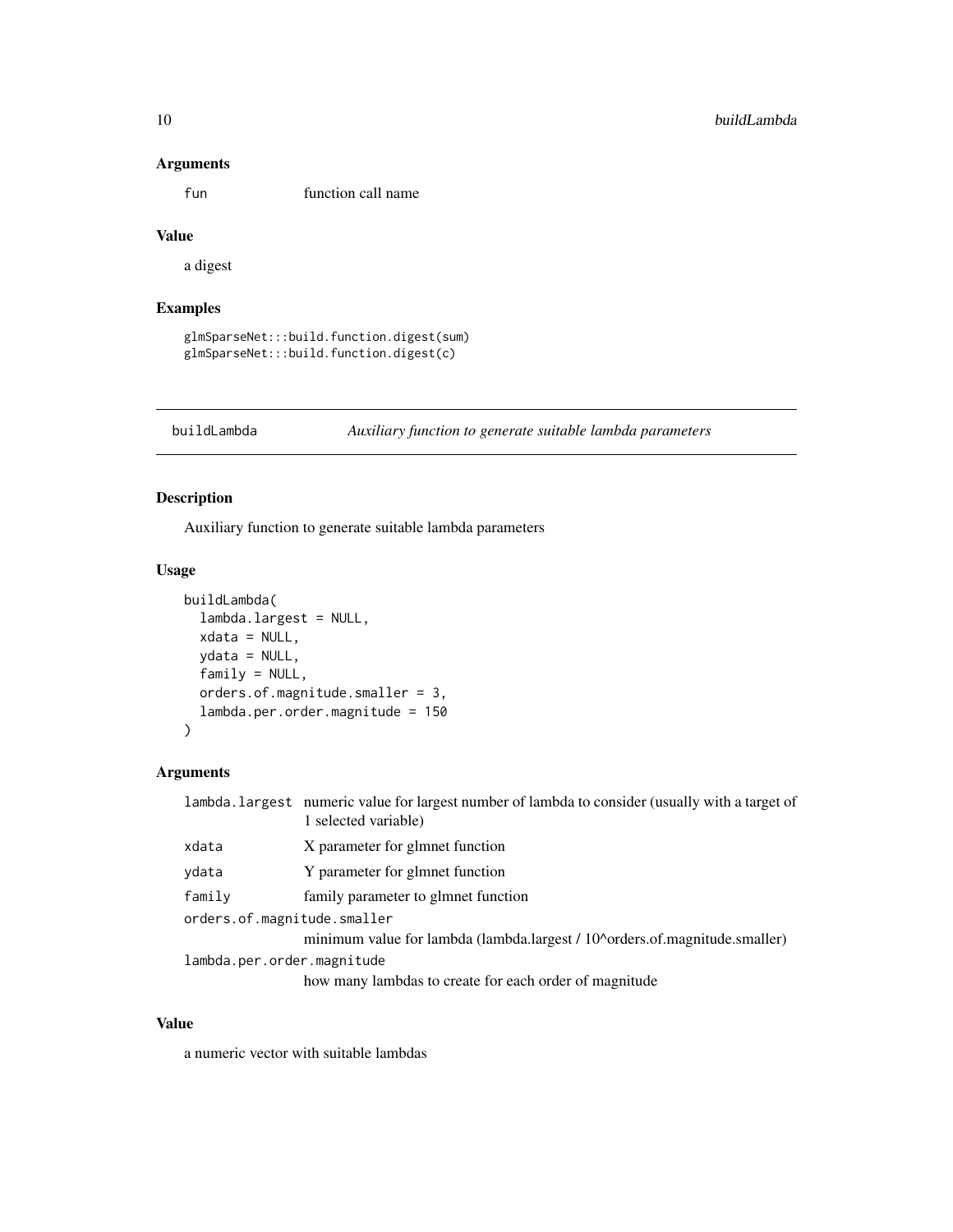## <span id="page-10-0"></span>buildStringNetwork 11

#### Examples

buildLambda(5.4)

buildStringNetwork *Build gene network from peptide ids*

#### Description

This can reduce the dimension of the original network, as there may not be a mapping between peptide and gene id

#### Usage

```
buildStringNetwork(string.tbl, use.names = "protein")
```
#### Arguments

| string.tbl | matrix with colnames and rownames as ensembl peptide id (same order)             |
|------------|----------------------------------------------------------------------------------|
| use.names  | default is to use protein names ('protein'), other options are 'ensembl' for en- |
|            | sembl gene id or 'external' for external gene names                              |

#### Value

a new matrix with gene ids instead of peptide ids. The size of matrix can be different as there may not be a mapping or a peptide mapping can have multiple genes.

#### See Also

stringDBhomoSapiens

```
all.interactions.700 <- stringDBhomoSapiens(score_threshold = 700)
string.network <- buildStringNetwork(all.interactions.700,
                                          use.names = 'external')
# number of edges
sum(string.network != 0)
```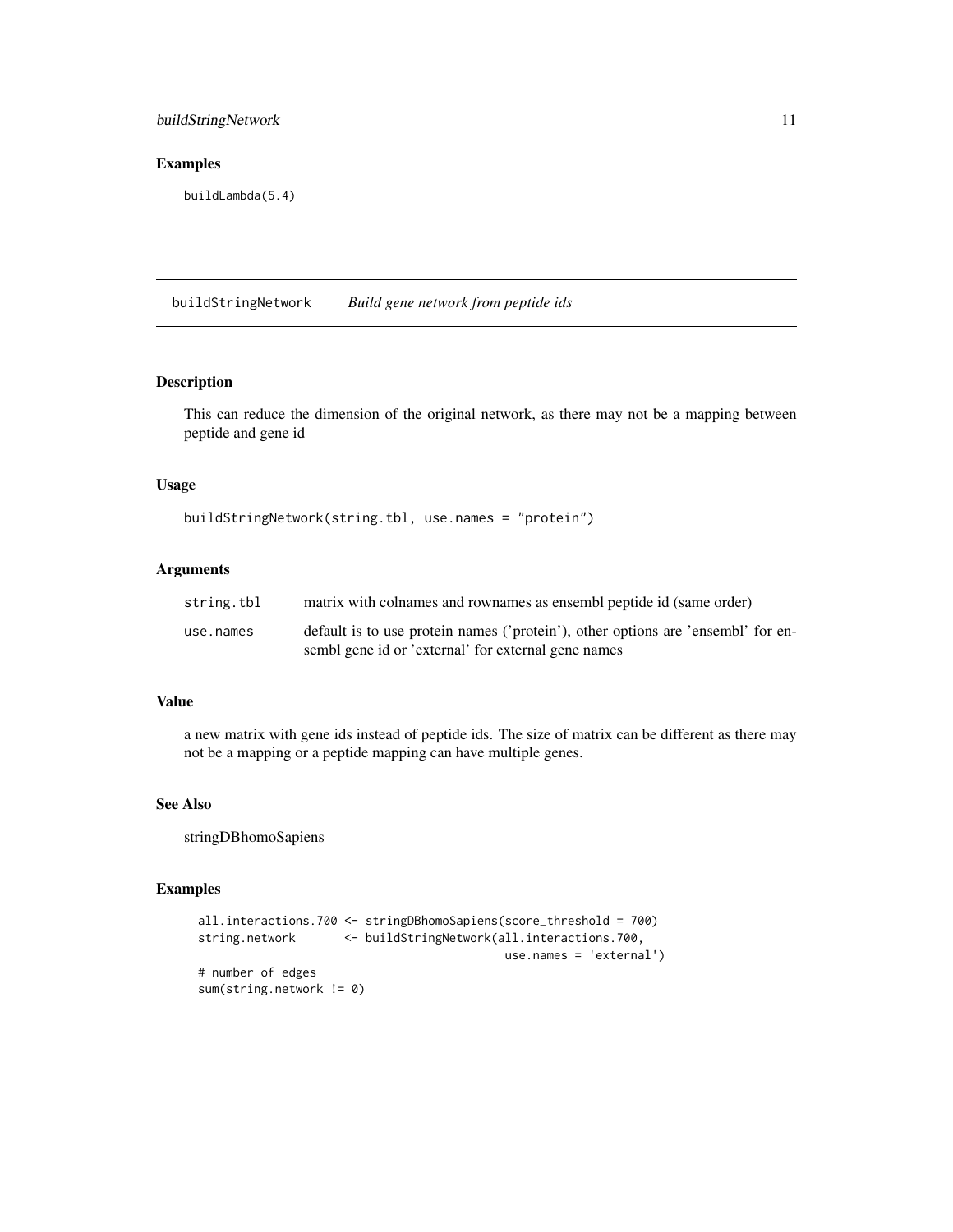<span id="page-11-0"></span>cache.compression *change cache.compression for run.cache*

## Description

change cache.compression for run.cache

#### Usage

```
cache.compression(compression = NULL)
```
#### Arguments

compression see compression parameter in save function

#### Value

the new compression

#### Examples

glmSparseNet:::cache.compression('bzip2')

calculate.combined.score

*Calculate combined score for STRINGdb interactions*

#### Description

Please note that all the interactions have duplicates as it's a two way interaction (score(ProteinA-Protein) == score(ProteinB, PorteinA))

## Usage

calculate.combined.score(all.interactions, score\_threshold, remove.text)

#### Arguments

all.interactions table with score of all interactions score\_threshold threshold to keep interactions remove.text remove text-based interactions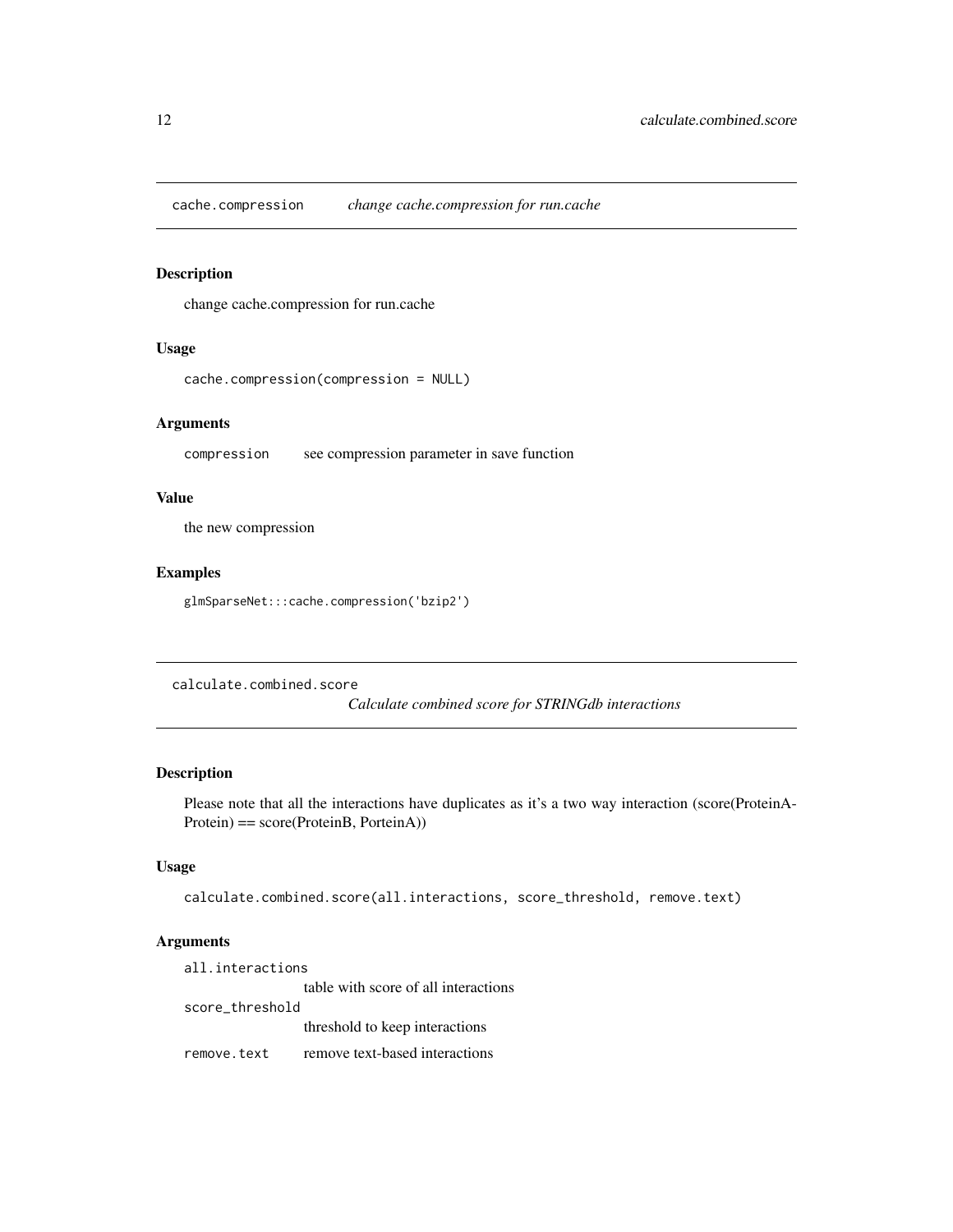#### <span id="page-12-0"></span>calculate.result that the contract of the contract of the contract of the contract of the contract of the contract of the contract of the contract of the contract of the contract of the contract of the contract of the cont

## Details

To better understand how the score is calculated, please see: https://string-db.org/help/faq/#howare-the-scores-computed

## Value

table with combined score

calculate.result *Calculate/load result and save if necessary*

## Description

This is where the actual work is done

#### Usage

```
calculate.result(path, compression, force.recalc, show.message, fun, ...)
```
## Arguments

| path         | path to save cache          |
|--------------|-----------------------------|
| compression  | compression used in save    |
| force.recalc | force to recalculate cache  |
| show.message | boolean to show messages    |
| fun          | function to be called       |
|              | arguments to said function, |

## Value

result of fun(...)

```
glmSparseNet:::calculate.result(
  file.path(tempdir(),'calculate.result.Rdata'),
  'gzip',
  FALSE,
  TRUE,
  sum,
  1, 2, 3
)
```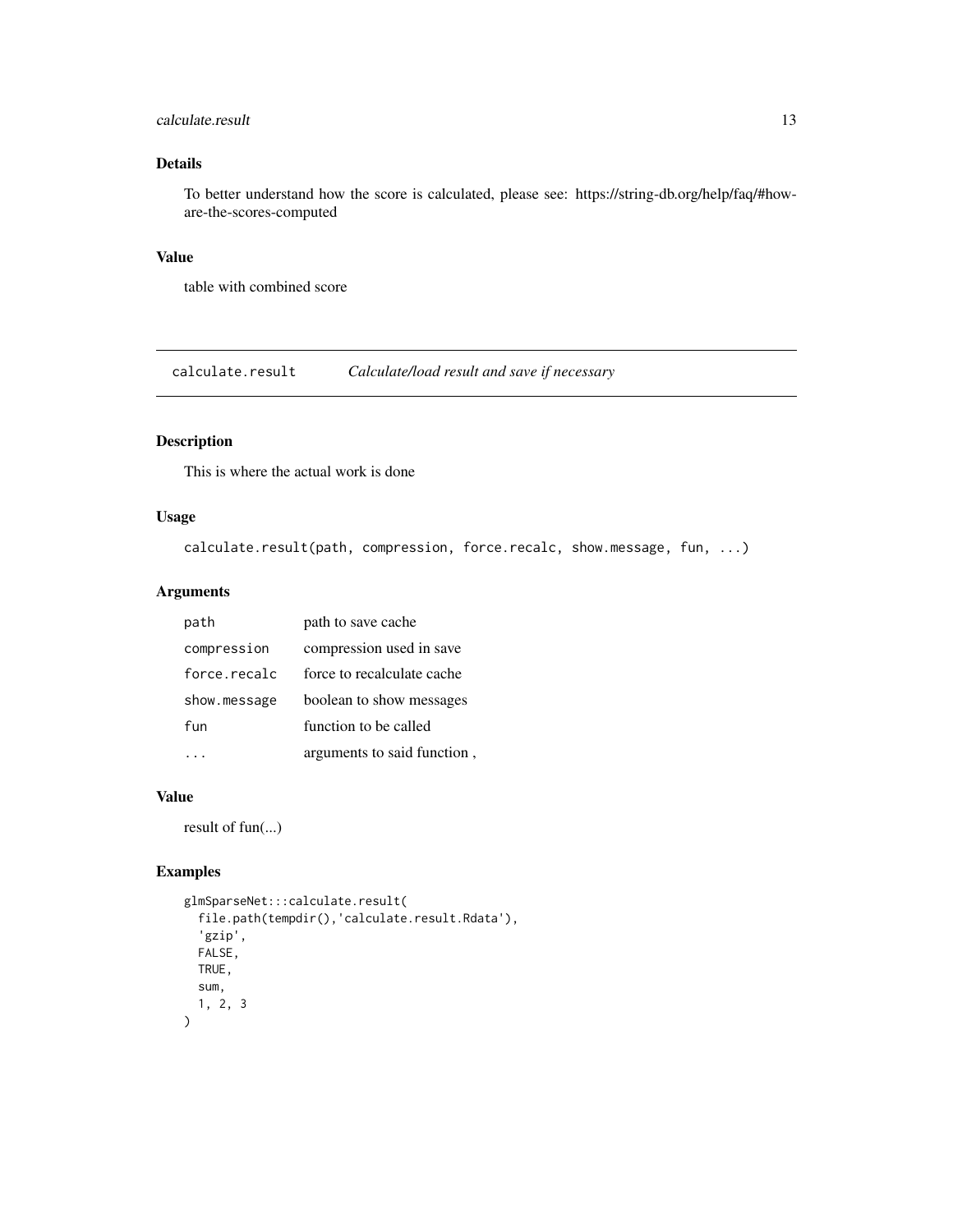<span id="page-13-0"></span>create.directory.for.cache

*Create directories for cache*

#### Description

Create directories for cache

#### Usage

create.directory.for.cache(base.dir, parent.path)

## Arguments

| base.dir    | tentative base dir to create.                                                       |
|-------------|-------------------------------------------------------------------------------------|
| parent.path | first 4 characters of digest that will become parent directory for the actual cache |
|             | file (this reduces number of files per folder)                                      |

#### Value

a list of updated base.dir and parent.dir

#### Examples

```
glmSparseNet:::create.directory.for.cache(tempdir(), 'abcd')
 glmSparseNet:::create.directory.for.cache(
   file.path(getwd(), 'run-cache'), 'abcd'
 )
```
curl.workaround *Workaround for bug with curl when fetching specific ensembl mirror*

## Description

Should be solved in issue #39, will test to remove it.

## Usage

```
curl.workaround(expr)
```
## Arguments

expr expression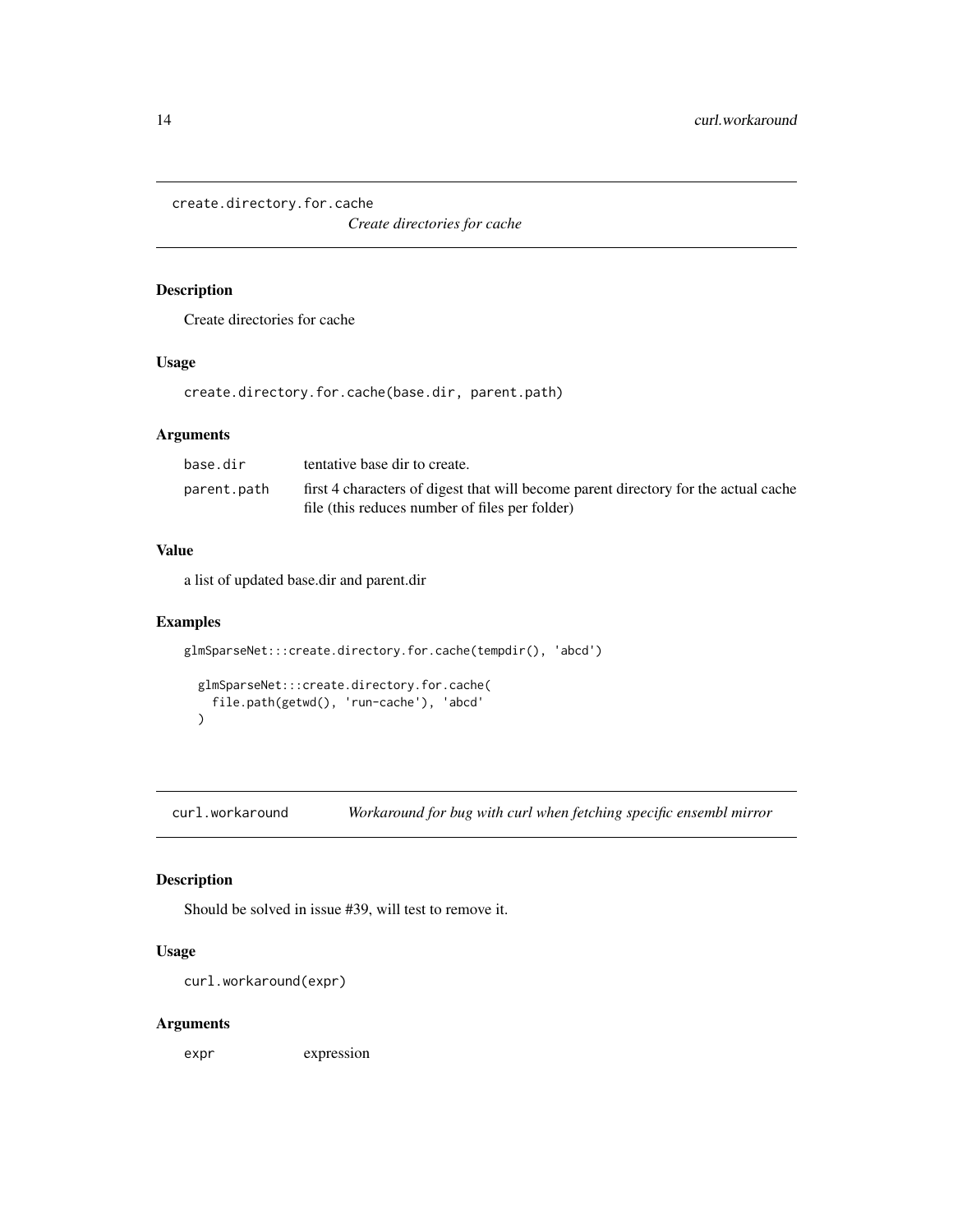## <span id="page-14-0"></span>cv.glmDegree 15

## Value

result of expression

#### Examples

```
glmSparseNet:::curl.workaround({
   biomaRt::useEnsembl(
       biomart = "genes",
        dataset = 'hsapiens_gene_ensembl')
})
```
cv.glmDegree *GLMNET cross-validation model penalizing nodes with small degree*

#### Description

This function overrides the 'trans.fun' options in 'network.options' with the inverse of a degree described in Veríssimo et al. (2015) that penalizes nodes with small degree.

#### Usage

```
cv.glmDegree(xdata, ydata, network, network.options = networkOptions(), ...)
```
## Arguments

| xdata           | input data, can be a matrix or MultiAssayExperiment |  |
|-----------------|-----------------------------------------------------|--|
| ydata           | response data compatible with glmnet                |  |
| network         | type of network, see below                          |  |
| network.options |                                                     |  |
|                 | options to calculate network                        |  |
|                 | parameters that glmnet accepts                      |  |

#### Value

see cv.glmSparseNet

#### See Also

glmNetSparse

```
xdata \leftarrow matrix(rnorm(100), ncol = 5)cv.glmDegree(xdata, rnorm(nrow(xdata)), 'correlation',
            family = 'gaussian',
            nfolds = 5,
            network.options = networkOptions(min.degree = .2))
```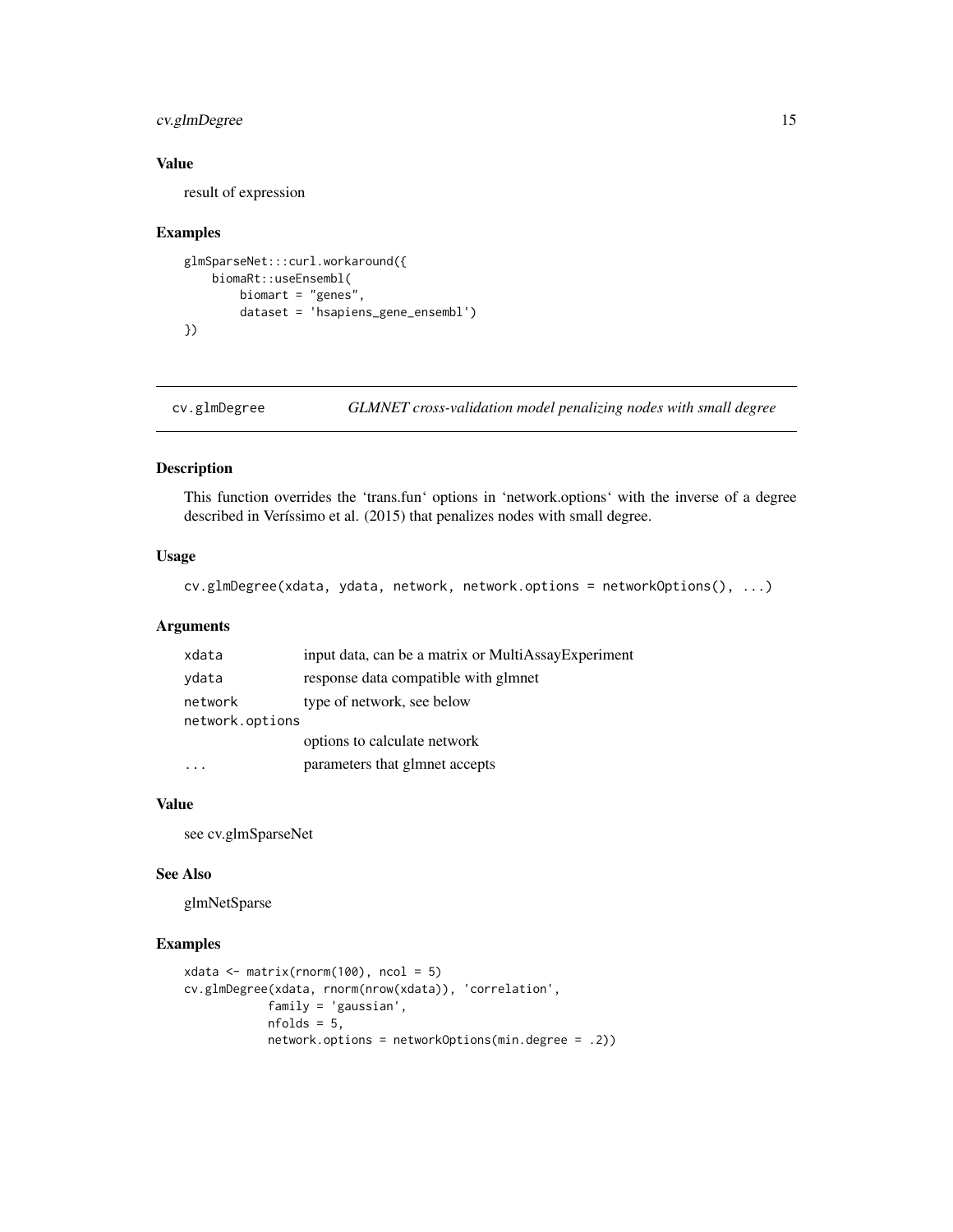<span id="page-15-0"></span>

This function overrides the 'trans.fun' options in 'network.options' with an heuristic described in Veríssimo et al. that penalizes nodes with small degree.

#### Usage

```
cv.glmHub(xdata, ydata, network, network.options = networkOptions(), ...)
```
## Arguments

| xdata           | input data, can be a matrix or MultiAssayExperiment |  |
|-----------------|-----------------------------------------------------|--|
| vdata           | response data compatible with glmnet                |  |
| network         | type of network, see below                          |  |
| network.options |                                                     |  |
|                 | options to calculate network                        |  |
|                 | parameters that glmnet accepts                      |  |

#### Value

see cv.glmSparseNet

#### See Also

glmNetSparse

```
xdata \leftarrow matrix(rnorm(100), ncol = 5)cv.glmHub(xdata, rnorm(nrow(xdata)), 'correlation',
          family = 'gaussian',
          nfolds = 5,
          network.options = networkOptions(min.degree = .2))
```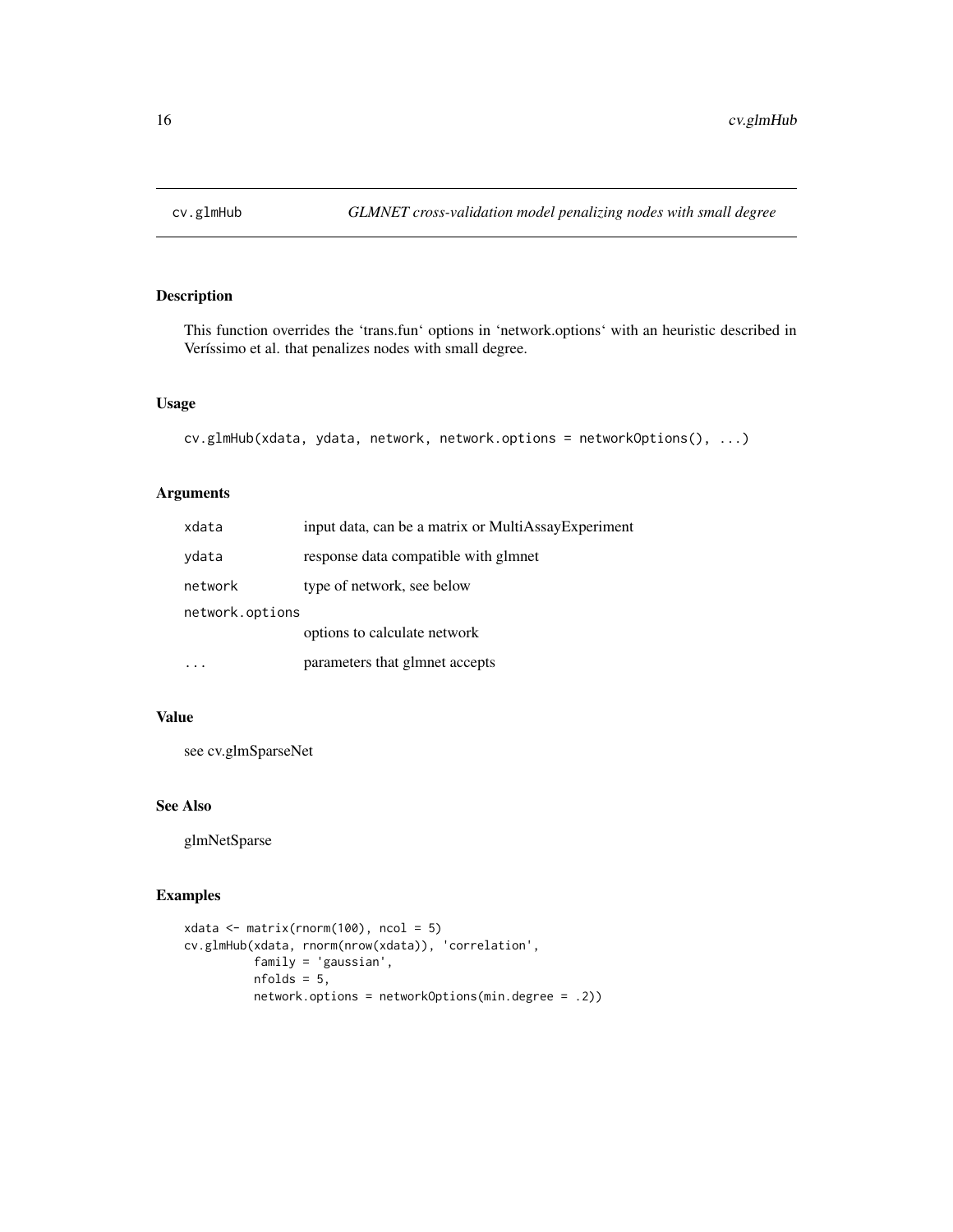<span id="page-16-0"></span>

This function overrides the 'trans.fun' options in 'network.options' with an heuristic described in Veríssimo et al. that penalizes nodes with high degree.

#### Usage

cv.glmOrphan(xdata, ydata, network, network.options = networkOptions(), ...)

## Arguments

| xdata           | input data, can be a matrix or MultiAssayExperiment |  |
|-----------------|-----------------------------------------------------|--|
| vdata           | response data compatible with glmnet                |  |
| network         | type of network, see below                          |  |
| network.options |                                                     |  |
|                 | options to calculate network                        |  |
|                 | parameters that glmnet accepts                      |  |

#### Value

see cv.glmSparseNet

#### See Also

glmNetSparse

```
xdata \leftarrow matrix(rnorm(100), ncol = 5)cv.glmOrphan(xdata, rnorm(nrow(xdata)), 'correlation',
             family = 'gaussian',
             nfolds = 5,
             network.options = networkOptions(min.degree = .2))
```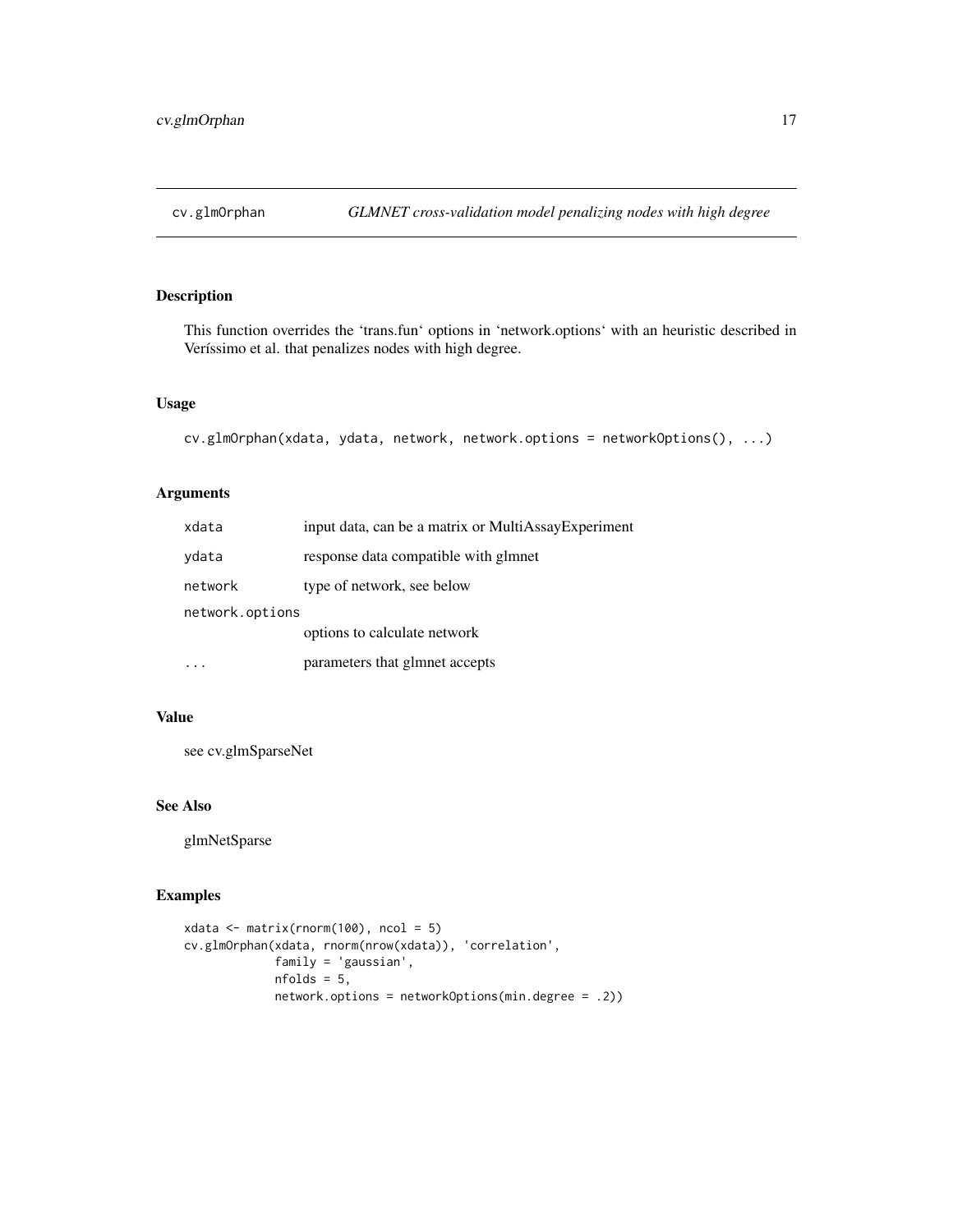<span id="page-17-0"></span>

network parameter accepts:

#### Usage

```
cv.glmSparseNet(
  xdata,
  ydata,
  network,
  network.options = networkOptions(),
  experiment.name = NULL,
  ...
\mathcal{L}
```
## Arguments

| xdata           | input data, can be a matrix or MultiAssayExperiment |  |
|-----------------|-----------------------------------------------------|--|
| ydata           | response data compatible with glmnet                |  |
| network         | type of network, see below                          |  |
| network.options |                                                     |  |
|                 | options to calculate network                        |  |
| experiment.name |                                                     |  |
|                 | Name of experiment in MultiAssayExperiment          |  |
|                 | parameters that cv.glmnet accepts                   |  |

## Details

\* string to calculate network based on data (correlation, covariance) \* matrix representing the network \* vector with already calculated penalty weights (can also be used directly glmnet)

#### Value

an object just as cv.glmnet

```
# Gaussian model
xdata \leftarrow matrix(rnorm(500), ncol = 5)cv.glmSparseNet(xdata, rnorm(nrow(xdata)), 'correlation',
                family = 'gaussian')
cv.glmSparseNet(xdata, rnorm(nrow(xdata)), 'covariance',
```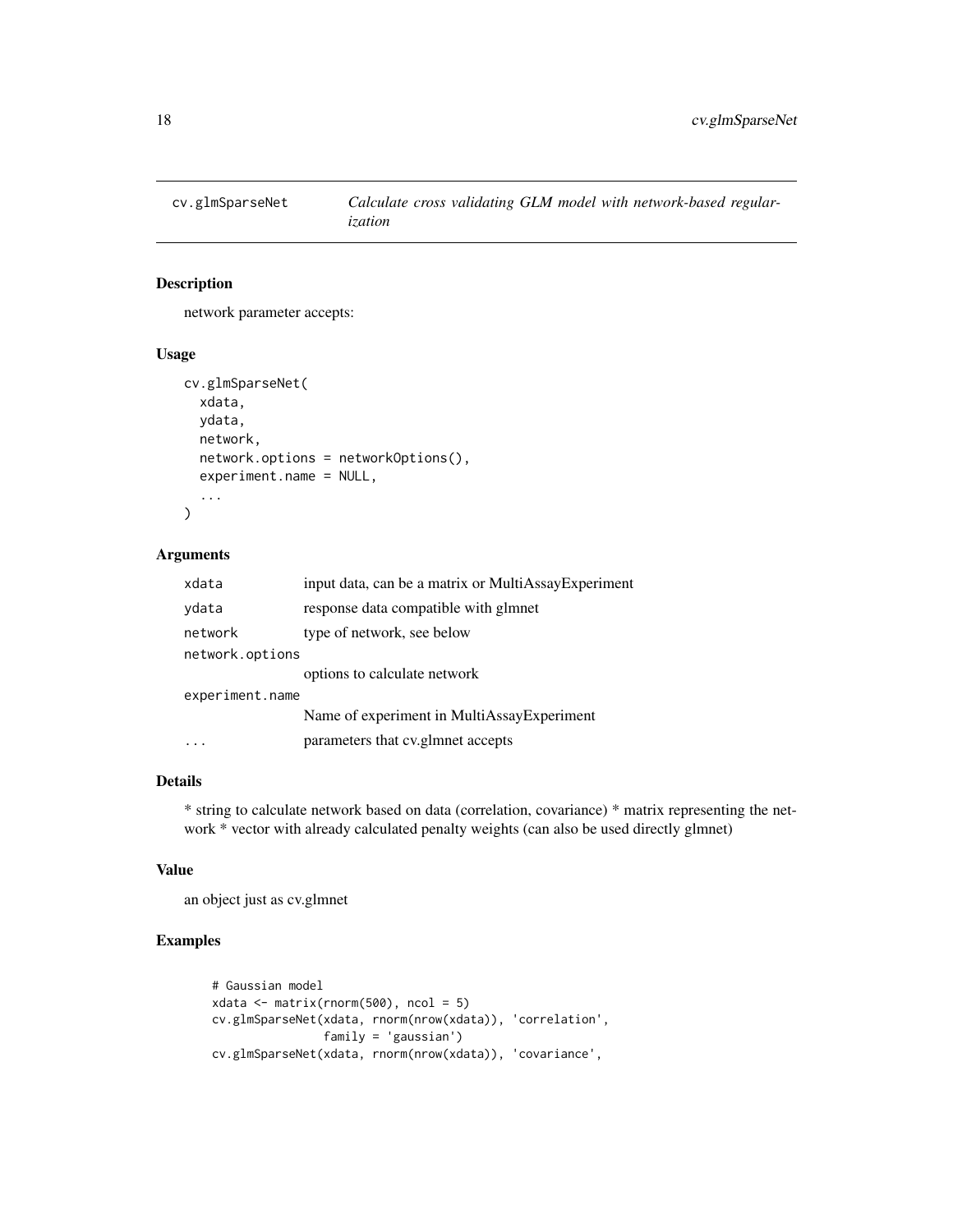#### <span id="page-18-0"></span>degreeCor and the set of the set of the set of the set of the set of the set of the set of the set of the set of the set of the set of the set of the set of the set of the set of the set of the set of the set of the set of

```
family = 'gaussian')
#
#
# Using MultiAssayExperiment with survival model
#
# load data
data('miniACC', package="MultiAssayExperiment")
xdata <- miniACC
#
# build valid data with days of last follow up or to event
event.ix <- which(!is.na(xdata$days_to_death))
cens.ix <- which(!is.na(xdata$days_to_last_followup))
xdata$surv_event_time <- array(NA, nrow(colData(xdata)))
xdata$surv_event_time[event.ix] <- xdata$days_to_death[event.ix]
xdata$surv_event_time[cens.ix] <- xdata$days_to_last_followup[cens.ix]
#
# Keep only valid individuals
valid.ix <- as.vector(!is.na(xdata$surv_event_time) &
                     !is.na(xdata$vital_status) &
                     xdata$surv_event_time > 0)
xdata.valid <- xdata[, rownames(colData(xdata))[valid.ix]]
ydata.valid <- colData(xdata.valid)[,c('surv_event_time', 'vital_status')]
colnames(ydata.valid) <- c('time', 'status')
#
cv.glmSparseNet(xdata.valid,
               ydata.valid,
               nfolds = 5,
               family = 'cov',network = 'correlation',
               experiment.name = 'RNASeq2GeneNorm')
```
degreeCor *Calculate the degree of the correlation network based on xdata*

#### Description

Calculate the degree of the correlation network based on xdata

#### Usage

```
degreeCor(
  xdata,
  cutoff = 0,
```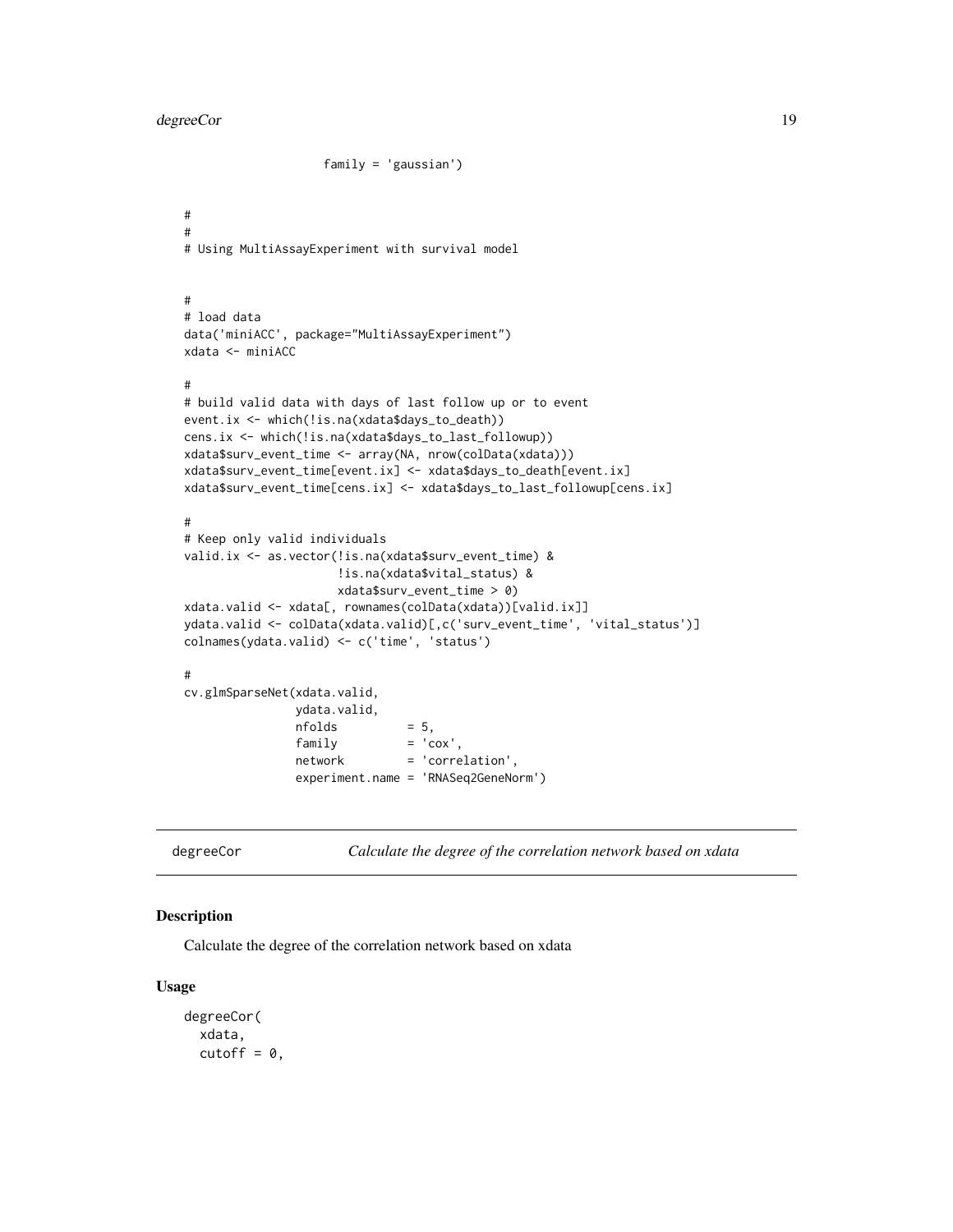```
consider.unweighted = FALSE,
  force.recalc.degree = FALSE,
 force.recalc.network = FALSE,
 n.core = 1,
  ...
)
```
## Arguments

| xdata                | calculate correlation matrix on each column                                                |
|----------------------|--------------------------------------------------------------------------------------------|
| cutoff               | positive value that determines a cutoff value                                              |
| consider.unweighted  | consider all edges as 1 if they are greater than 0                                         |
| force.recalc.degree  | force recalculation of penalty weights (but not the network), instead of going to<br>cache |
| force.recalc.network | force recalculation of network and penalty weights, instead of going to cache              |
| n.cores              | number of cores to be used                                                                 |
| $\ddots$             | extra parameters for cor function                                                          |

#### Value

a vector of the degrees

## Examples

```
n.col < -6xdata \leq matrix(rnorm(n.col * 4), ncol = n.col)
degreeCor(xdata)
degreeCor(xdata, cutoff = .5)
degreeCor(xdata, cutoff = .5, consider.unweighted = TRUE)
```
degreeCov *Calculate the degree of the covariance network based on xdata*

## Description

Calculate the degree of the covariance network based on xdata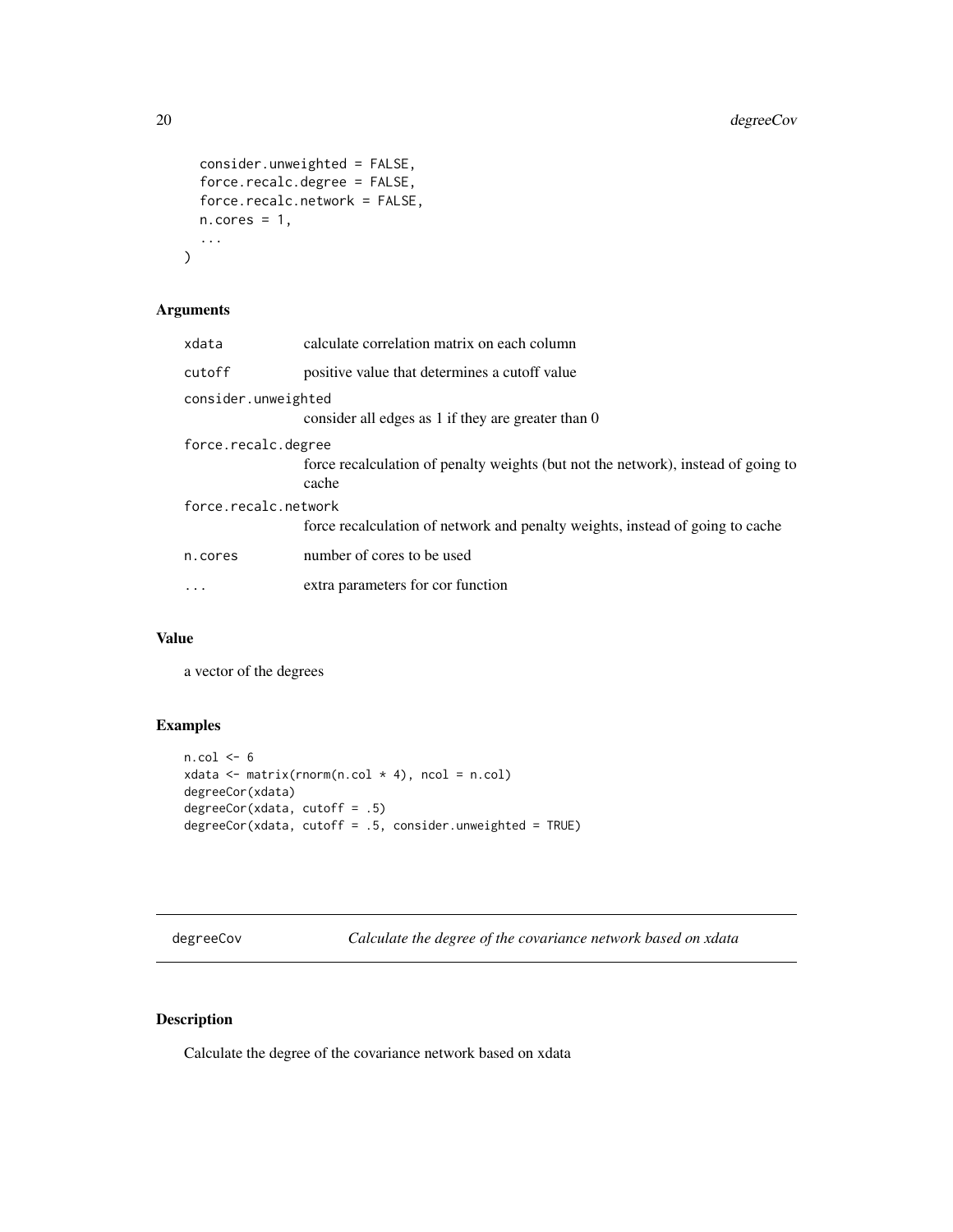## <span id="page-20-0"></span>digest.cache 21

## Usage

```
degreeCov(
 xdata,
  cutoff = 0,
 consider.unweighted = FALSE,
  force.recalc.degree = FALSE,
  force.recalc.network = FALSE,
 n.cores = 1,
  ...
)
```
## Arguments

| xdata                | calculate correlation matrix on each column                                                |  |
|----------------------|--------------------------------------------------------------------------------------------|--|
| cutoff               | positive value that determines a cutoff value                                              |  |
| consider.unweighted  |                                                                                            |  |
|                      | consider all edges as 1 if they are greater than 0                                         |  |
| force.recalc.degree  |                                                                                            |  |
|                      | force recalculation of penalty weights (but not the network), instead of going to<br>cache |  |
| force.recalc.network |                                                                                            |  |
|                      | force recalculation of network and penalty weights, instead of going to cache              |  |
| n.cores              | number of cores to be used                                                                 |  |
| $\ddots$             | extra parameters for cov function                                                          |  |
|                      |                                                                                            |  |

## Value

a vector of the degrees

## Examples

```
n.col <- 6
xdata \leq matrix(rnorm(n.col \neq 4), ncol = n.col)
degreeCov(xdata)
degreeCov(xdata, cutoff = .5)
degreeCov(xdata, cutoff = .5, consider.unweighted = TRUE)
```
digest.cache *Default digest method*

## Description

Sets a default caching algorithm to use with run.cache

## Usage

digest.cache(val)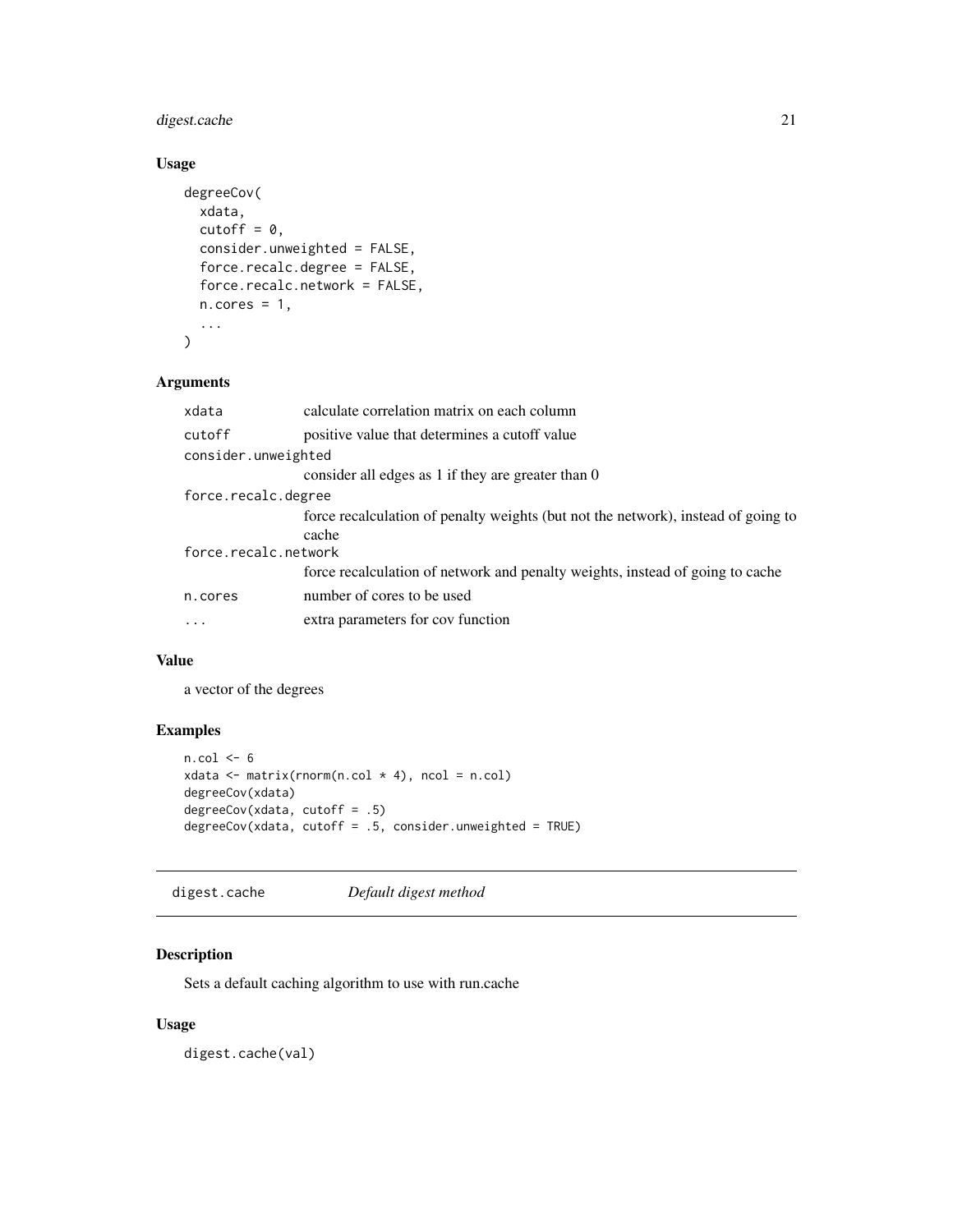#### <span id="page-21-0"></span>Arguments

val object to calculate hash over

## Value

a hash of the sha256

## Examples

```
glmSparseNet:::digest.cache(c(1,2,3,4,5))
glmSparseNet:::digest.cache('some example')
```
downloadFileLocal *Download files to local temporary path*

## Description

In case of new call it uses the temporary cache instead of downloading again.

#### Usage

```
downloadFileLocal(urlStr, oD = tempdir())
```
#### Arguments

| urlStr | url of file to download           |
|--------|-----------------------------------|
| oD     | temporary directory to store file |

#### Details

Inspired by STRINGdb Bioconductor package, but using curl as file may be too big to handle.

#### Value

path to file

```
glmSparseNet:::downloadFileLocal(
  'https://string-db.org/api/tsv-no-header/version')
```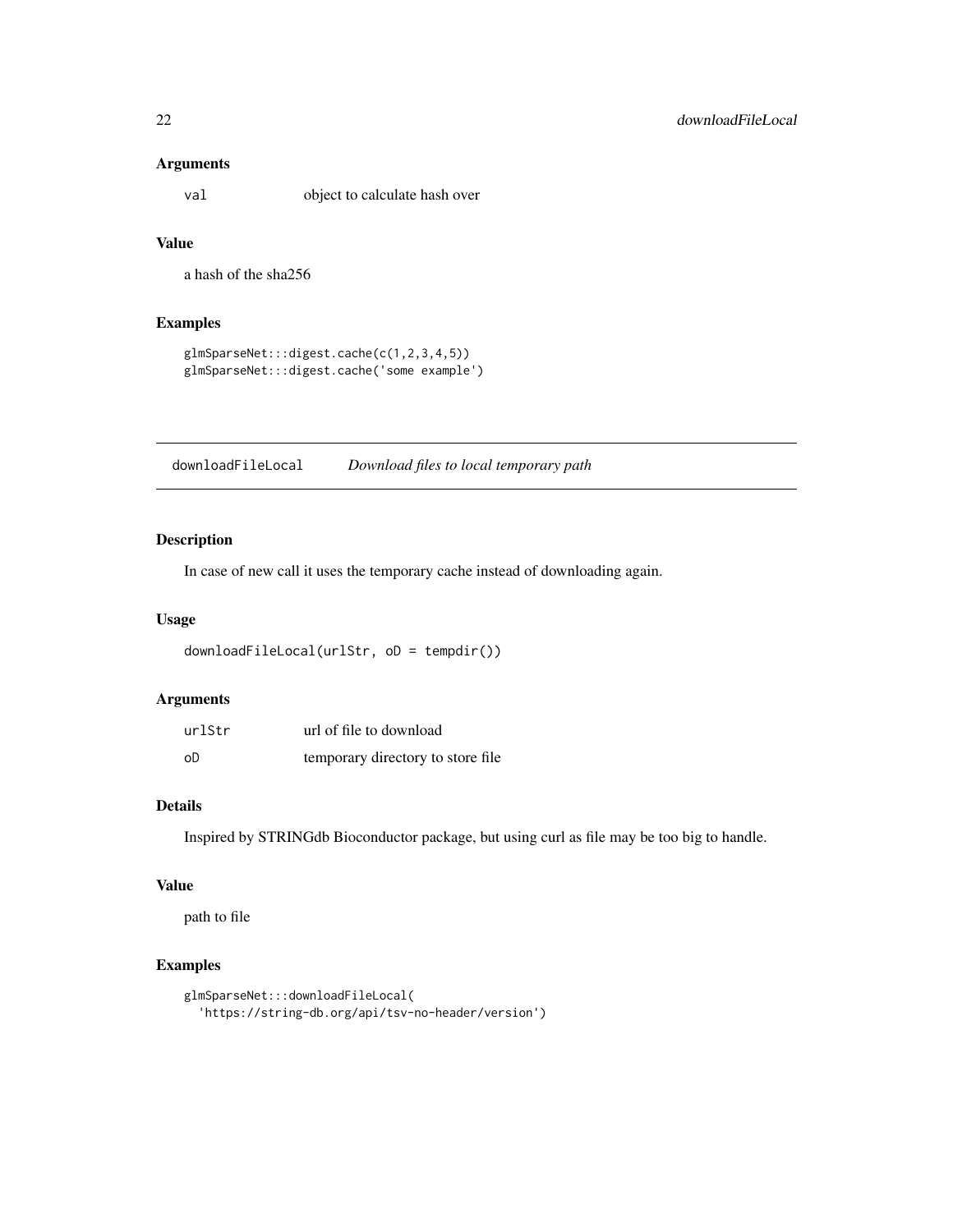<span id="page-22-0"></span>ensemblGeneNames *Retrieve ensembl gene names from biomaRt*

## Description

Retrieve ensembl gene names from biomaRt

#### Usage

```
ensemblGeneNames(gene.id, use.cache = TRUE, verbose = FALSE)
```
## Arguments

| gene.id   | character vector with gene names                                                                                       |
|-----------|------------------------------------------------------------------------------------------------------------------------|
| use.cache | Boolean indicating if biomaRt cache should be used                                                                     |
| verbose   | When using biomaRt in webservice mode and setting verbose to TRUE, the<br>XML query to the webservice will be printed. |

#### Value

a dataframe with external gene names, ensembl\_id

## Examples

```
ensemblGeneNames(c('MOB1A','RFLNB', 'SPIC', 'TP53'))
```
geneNames *Retrieve gene names from biomaRt*

#### Description

Retrieve gene names from biomaRt

## Usage

```
geneNames(ensembl.genes, use.cache = TRUE, verbose = FALSE)
```
#### Arguments

|           | ensembl.genes character vector with gene names in ensemblid format                                                     |
|-----------|------------------------------------------------------------------------------------------------------------------------|
| use.cache | Boolean indicating if biomaRt cache should be used                                                                     |
| verbose   | When using biomaRt in webservice mode and setting verbose to TRUE, the<br>XML query to the webservice will be printed. |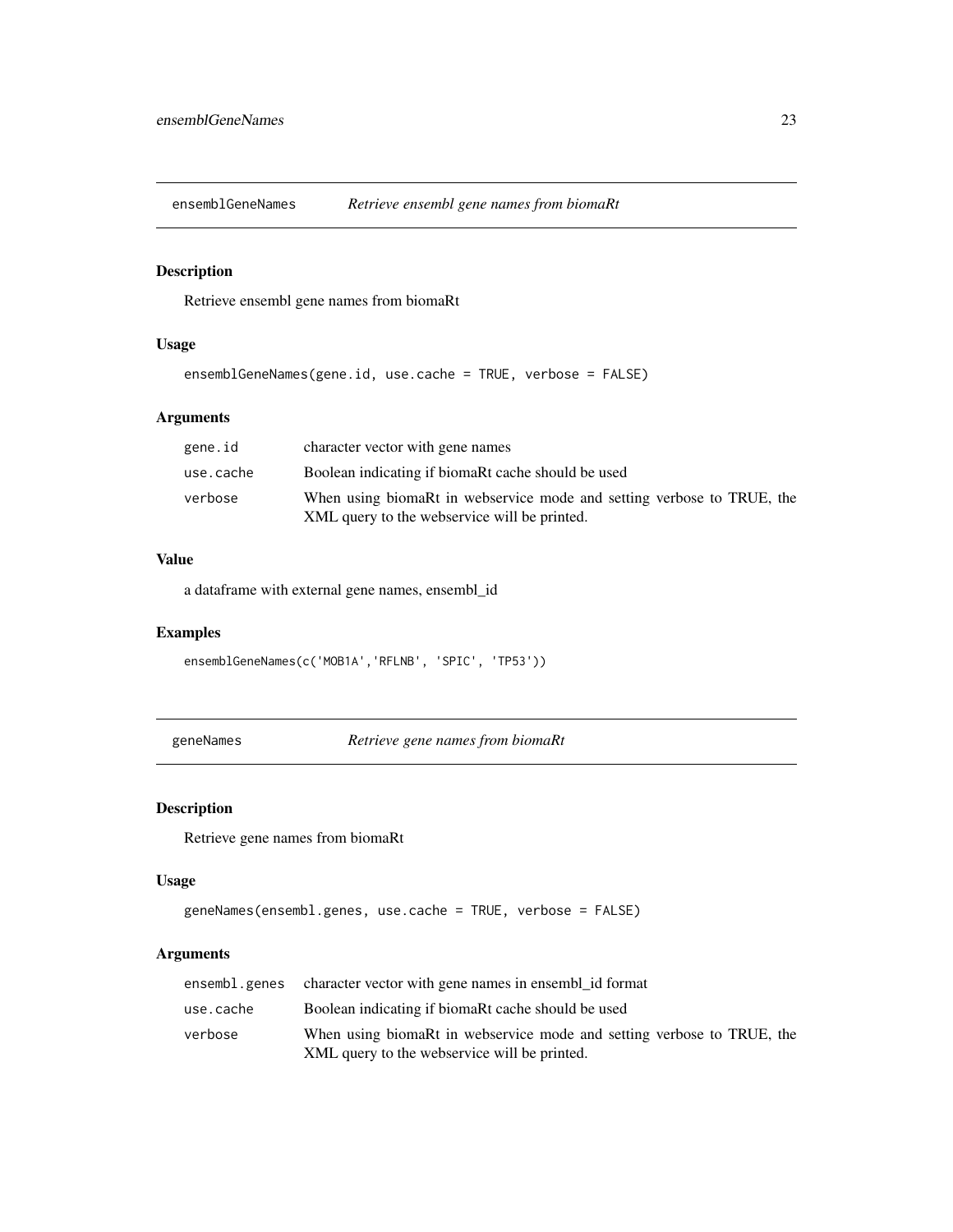#### Value

a dataframe with external gene names, ensembl\_id

## Examples

```
geneNames(c('ENSG00000114978','ENSG00000166211', 'ENSG00000183688'))
```
glmDegree *GLMNET model penalizing nodes with small degree*

## Description

This function overrides the 'trans.fun' options in 'network.options' with the inverse of a degree described in Veríssimo et al. (2015) that penalizes nodes with small degree.

#### Usage

```
glmDegree(xdata, ydata, network, network.options = networkOptions(), ...)
```
## Arguments

| xdata           | input data, can be a matrix or MultiAssayExperiment |  |
|-----------------|-----------------------------------------------------|--|
| ydata           | response data compatible with glmnet                |  |
| network         | type of network, see below                          |  |
| network.options |                                                     |  |
|                 | options to calculate network                        |  |
|                 | parameters that glmnet accepts                      |  |

#### Value

see glmNetSparse

## See Also

glmNetSparse

```
xdata \leftarrow matrix(rnorm(100), ncol = 5)glmDegree(xdata, rnorm(nrow(xdata)), 'correlation',
          family = 'gaussian',
          network.options = networkOptions(min.degree = .2))
```
<span id="page-23-0"></span>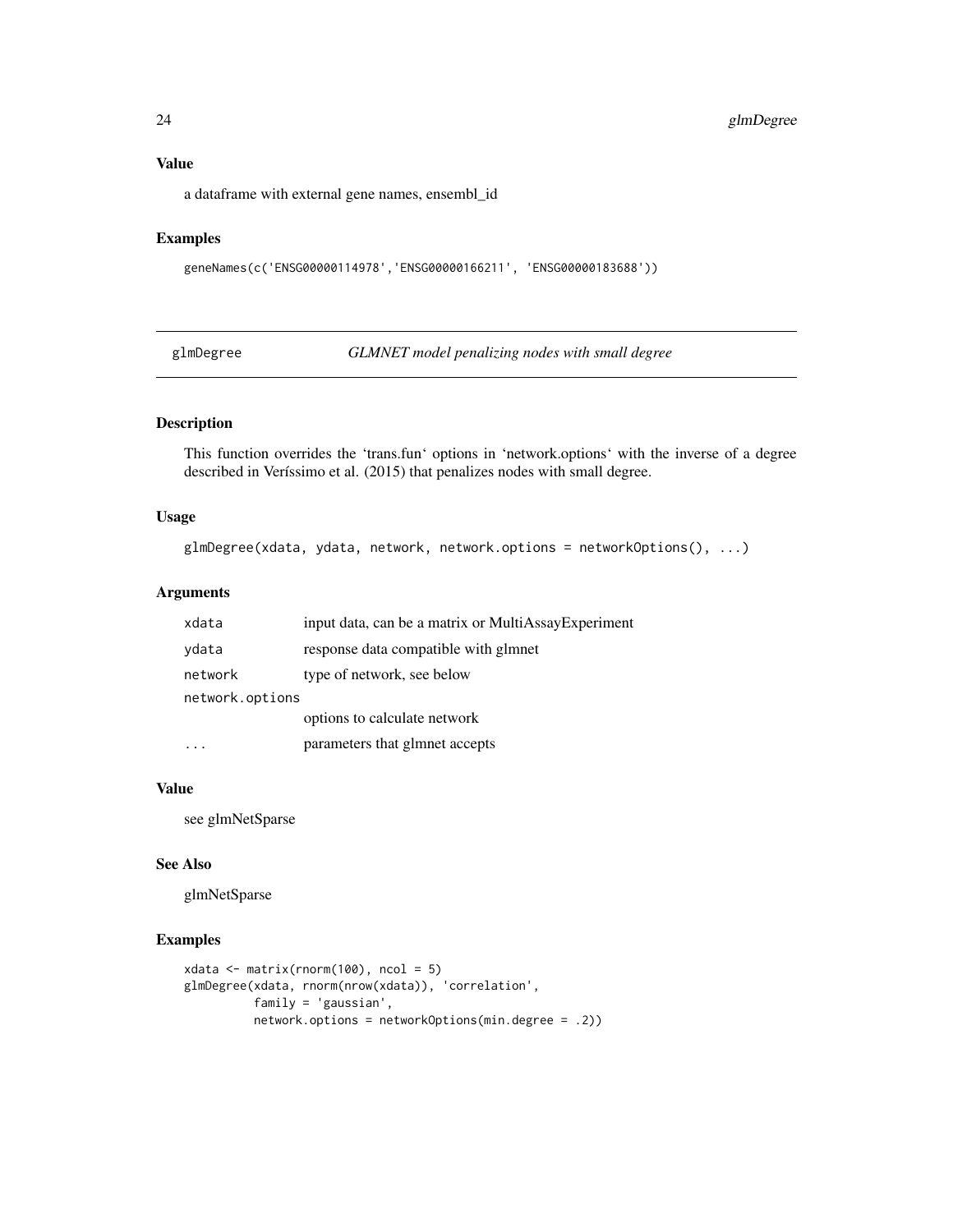<span id="page-24-0"></span>

This function overrides the 'trans.fun' options in 'network.options' with an heuristic described in Veríssimo et al. that penalizes nodes with small degree.

#### Usage

```
glmHub(xdata, ydata, network, network.options = networkOptions(), ...)
```
#### Arguments

| xdata           | input data, can be a matrix or MultiAssayExperiment |  |
|-----------------|-----------------------------------------------------|--|
| ydata           | response data compatible with glmnet                |  |
| network         | type of network, see below                          |  |
| network.options |                                                     |  |
|                 | options to calculate network                        |  |
|                 | parameters that glmnet accepts                      |  |

#### Value

see glmNetSparse

#### See Also

glmNetSparse

## Examples

```
xdata \leftarrow matrix(rnorm(100), ncol = 5)glmHub(xdata, rnorm(nrow(xdata)), 'correlation', family = 'gaussian',
       network.options = networkOptions(min.degree = .2))
```
glmOrphan *GLMNET model penalizing nodes with high degree*

#### Description

This function overrides the 'trans.fun' options in 'network.options' with an heuristic described in Veríssimo et al. that penalizes nodes with high degree.

#### Usage

```
glmOrphan(xdata, ydata, network, network.options = networkOptions(), ...)
```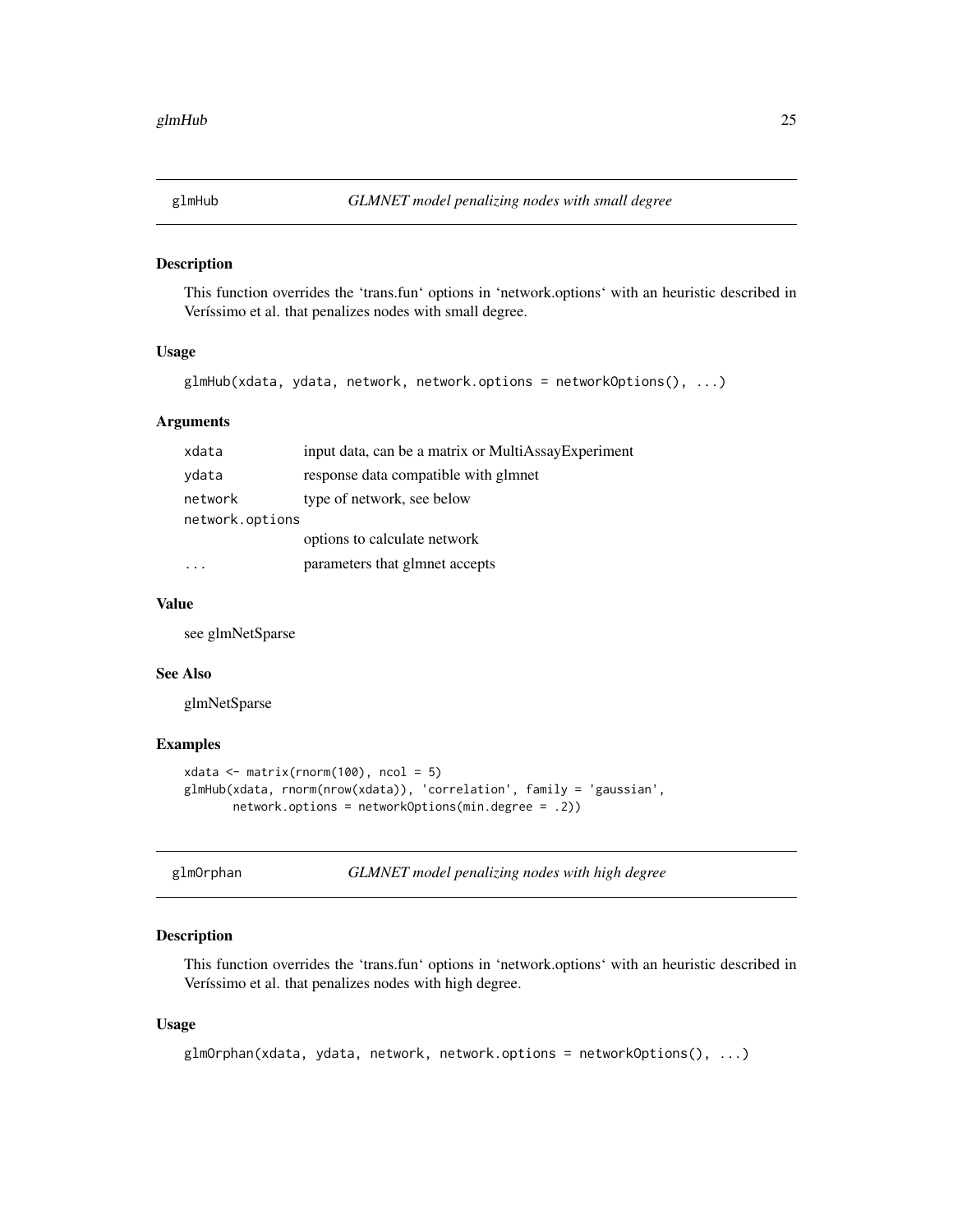## <span id="page-25-0"></span>Arguments

| xdata           | input data, can be a matrix or MultiAssayExperiment |  |
|-----------------|-----------------------------------------------------|--|
| ydata           | response data compatible with glmnet                |  |
| network         | type of network, see below                          |  |
| network.options |                                                     |  |
|                 | options to calculate network                        |  |
|                 | parameters that glmnet accepts                      |  |

## Value

see glmNetSparse

#### See Also

glmNetSparse

## Examples

```
xdata <- matrix(rnorm(100), ncol = 5)
glmOrphan(xdata, rnorm(nrow(xdata)), 'correlation', family = 'gaussian',
         network.options = networkOptions(min.degree = .2))
```
glmSparseNet *Calculate GLM model with network-based regularization*

## Description

network parameter accepts:

## Usage

```
glmSparseNet(
  xdata,
  ydata,
  network,
  network.options = networkOptions(),
  experiment.name = NULL,
  ...
\mathcal{L}
```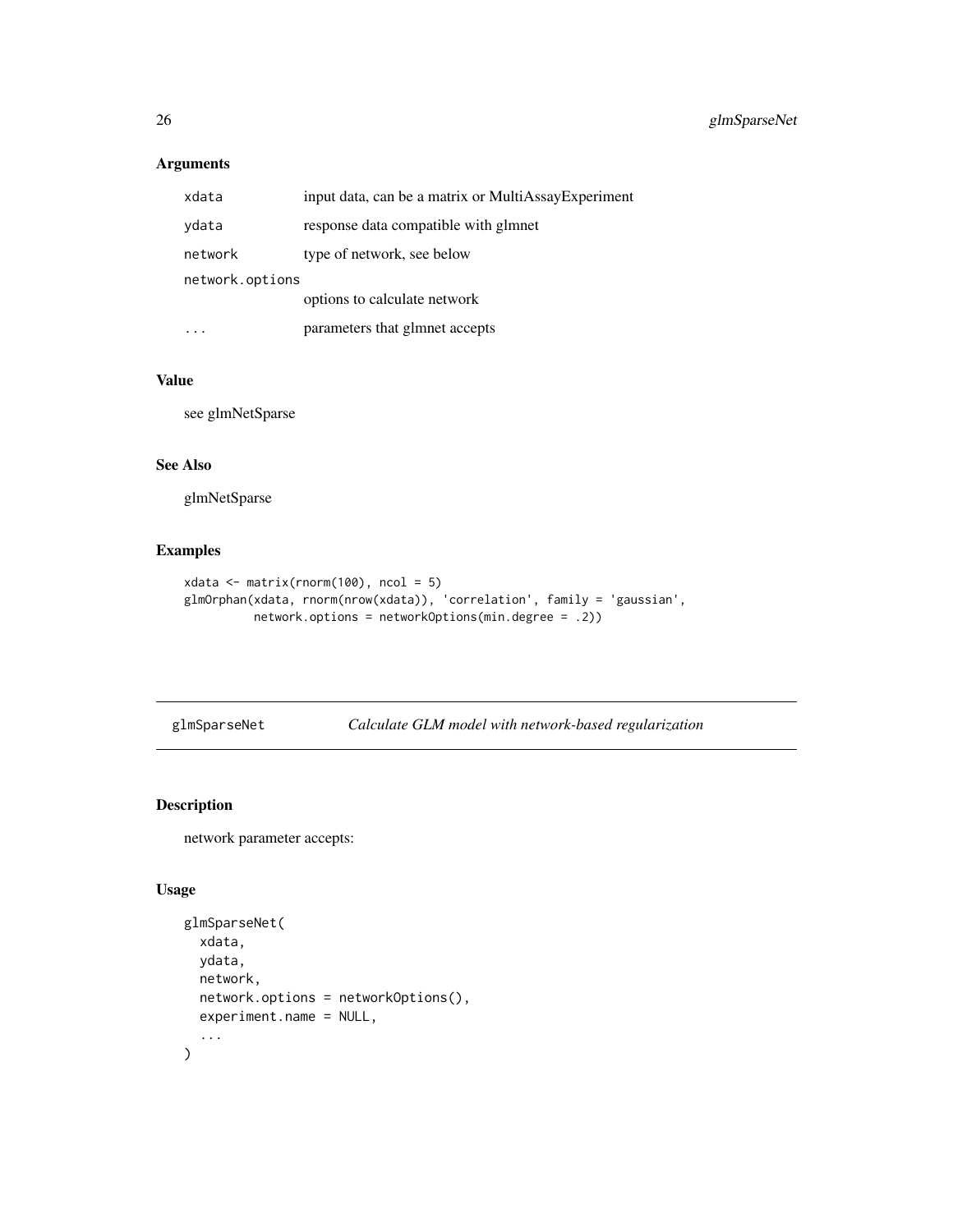#### glmSparseNet 27

#### Arguments

| xdata                   | input data, can be a matrix or MultiAssayExperiment                                                              |  |
|-------------------------|------------------------------------------------------------------------------------------------------------------|--|
| ydata                   | response data compatible with glmnet                                                                             |  |
| network                 | type of network, see below                                                                                       |  |
| network.options         |                                                                                                                  |  |
|                         | options to calculate network                                                                                     |  |
| experiment.name         |                                                                                                                  |  |
|                         | name of experiment to use as input in MultiAssayExperiment object (only if<br>x data is an object of this class) |  |
| $\cdot$ $\cdot$ $\cdot$ | parameters that glmnet accepts                                                                                   |  |

#### Details

\* string to calculate network based on data (correlation, covariance) \* matrix representing the network \* vector with already calculated penalty weights (can also be used directly with glmnet)

#### Value

an object just as glmnet

```
xdata \leftarrow matrix(rnorm(100), ncol = 20)glmSparseNet(xdata, rnorm(nrow(xdata)), 'correlation', family = 'gaussian')
glmSparseNet(xdata, rnorm(nrow(xdata)), 'covariance', family = 'gaussian')
#
#
# Using MultiAssayExperiment
# load data
data('miniACC', package="MultiAssayExperiment")
xdata <- miniACC
# TODO aking out x indivudals missing values
# build valid data with days of last follow up or to event
event.ix <- which(!is.na(xdata$days_to_death))
cens.ix <- which(!is.na(xdata$days_to_last_followup))
xdata$surv_event_time <- array(NA, nrow(colData(xdata)))
xdata$surv_event_time[event.ix] <- xdata$days_to_death[event.ix]
xdata$surv_event_time[cens.ix] <- xdata$days_to_last_followup[cens.ix]
# Keep only valid individuals
valid.ix <- as.vector(!is.na(xdata$surv_event_time) &
                      !is.na(xdata$vital_status) &
                     xdata$surv_event_time > 0)
xdata.valid <- xdata[, rownames(colData(xdata))[valid.ix]]
ydata.valid <- colData(xdata.valid)[,c('surv_event_time', 'vital_status')]
colnames(ydata.valid) <- c('time', 'status')
glmSparseNet(xdata.valid,
            ydata.valid,
             family = 'cov',network = 'correlation',
```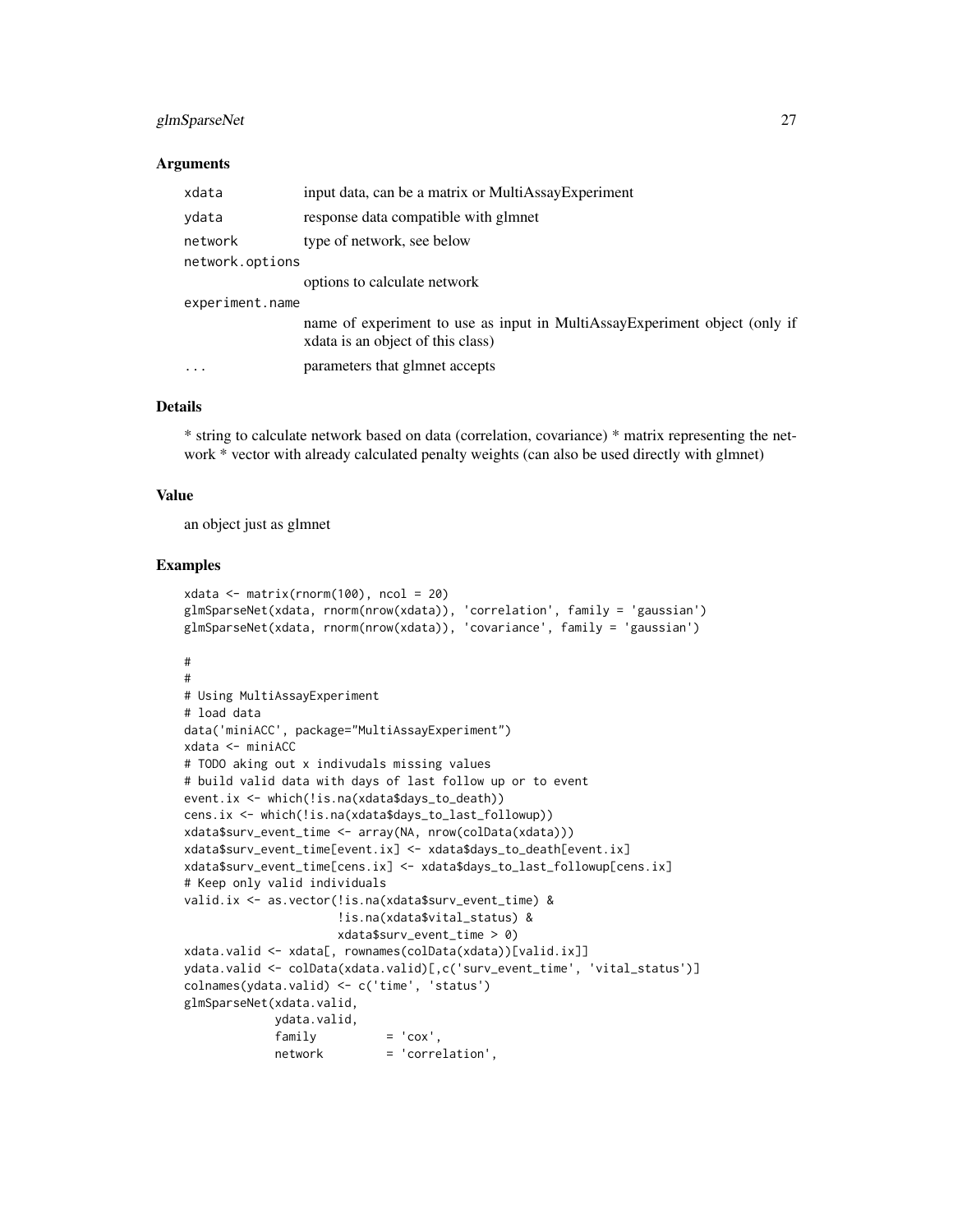experiment.name = 'RNASeq2GeneNorm')

<span id="page-27-0"></span>glmSparseNet.options *Constants for 'glmSparseNet' package*

## Description

Log level constants and the logger options.

#### Usage

```
glmSparseNet.options(..., simplify = FALSE, update = list())
```
#### Arguments

| .        | <b>TODO</b>                    |
|----------|--------------------------------|
| simplify | <b>TODO</b>                    |
| update   | pair list of update to options |

#### Details

The logging configuration is managed by 'glmSparseNet.options', a function generated by OptionsManager within 'futile.options'.

#### Value

futile.options::OptionsManager object

#### See Also

futile.options

hallmarks *Retrieve hallmarks of cancer count for genes*

## Description

Retrieve hallmarks of cancer count for genes

#### Usage

```
hallmarks(
  genes,
  metric = "count",
  hierarchy = "full",
  generate.plot = TRUE,
  show.message = FALSE
\mathcal{E}
```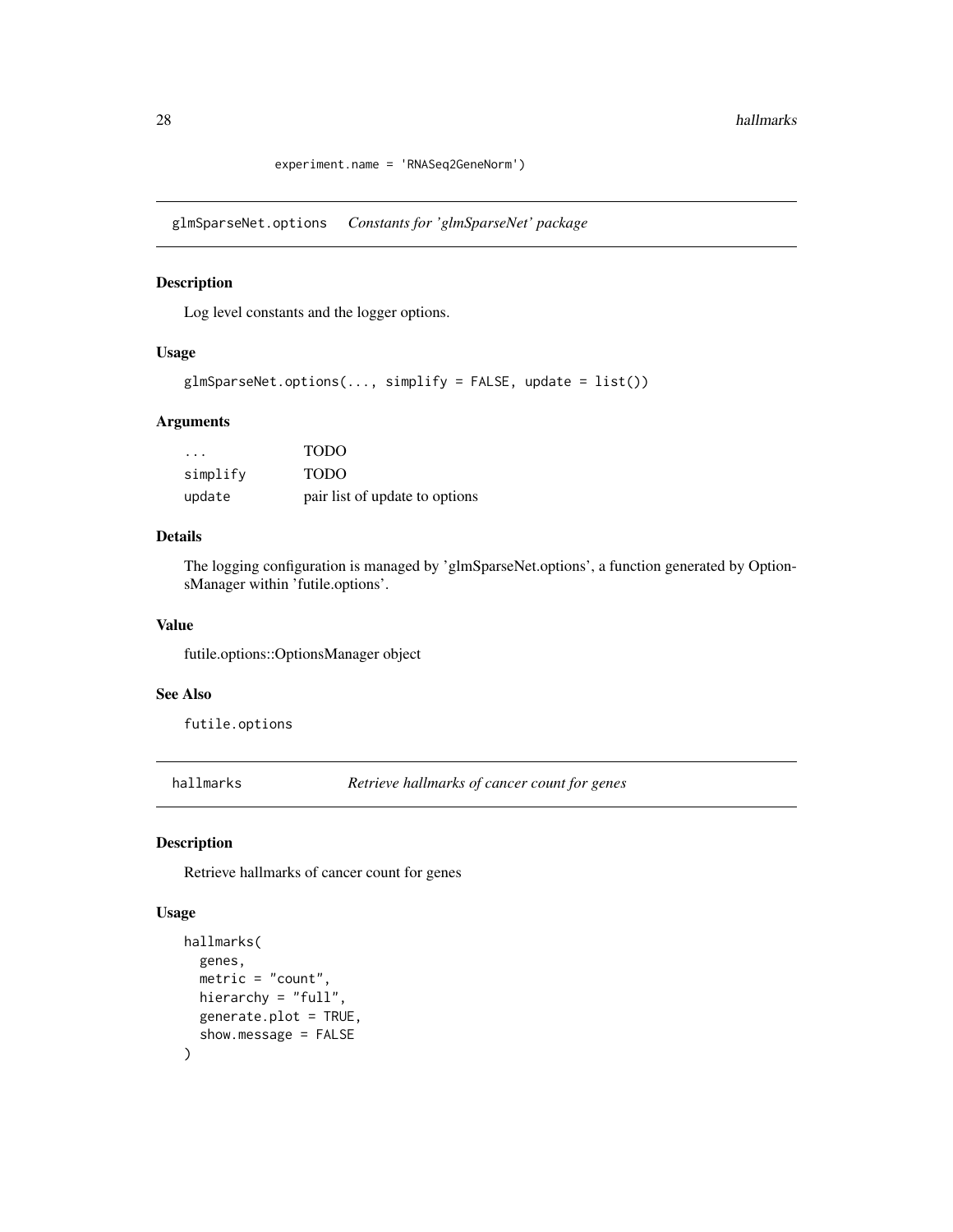#### <span id="page-28-0"></span>heuristicScale 29

#### Arguments

| genes         | gene names                                             |
|---------------|--------------------------------------------------------|
| metric        | see below                                              |
| hierarchy     | see below                                              |
| generate.plot | flag to indicate if return object has a ggplot2 object |
| show.message  | flag to indicate if run.cache method shows messages    |

#### Value

data.frame with choosen metric and hierarchy It also returns a vector with genes that do not have any hallmarks.

See http://chat.lionproject.net/api for more details on the metric and hallmarks parameters

To standardize the colors in the gradient you can use scale\_fill\_gradientn(limits=c(0,1), colours=topo.colors(3)) to limit between 0 and 1 for cprob and -1 and 1 for npmi

## Examples

```
hallmarks(c('MOB1A', 'RFLNB', 'SPIC'))
    hallmarks(c('MOB1A', 'RFLNB', 'SPIC'), metric = 'cprob')
```
heuristicScale *Heuristic function to use in high dimensions*

## Description

Heuristic function to use in high dimensions

#### Usage

```
heuristicScale(x, sub.exp10 = -1, exp.mult = -1, sub.exp = -1)
```
## Arguments

| $\mathsf{x}$ | vector of values to scale                                                                                     |
|--------------|---------------------------------------------------------------------------------------------------------------|
| sub.exp10    | value to subtract to base 10 exponential, for example: ' $10^{\circ}$ O - sub.exp10 = 1 -<br>subexp10'        |
| exp.mult     | parameter to multiply exponential, <i>i.e.</i> to have a negative exponential or positive                     |
| sub.exp      | value to subtract for exponentional, for example if $x = 0$ , 'exp(0) - sub.exp = 1 -<br>sub.exp <sup>4</sup> |

## Value

a vector of scaled values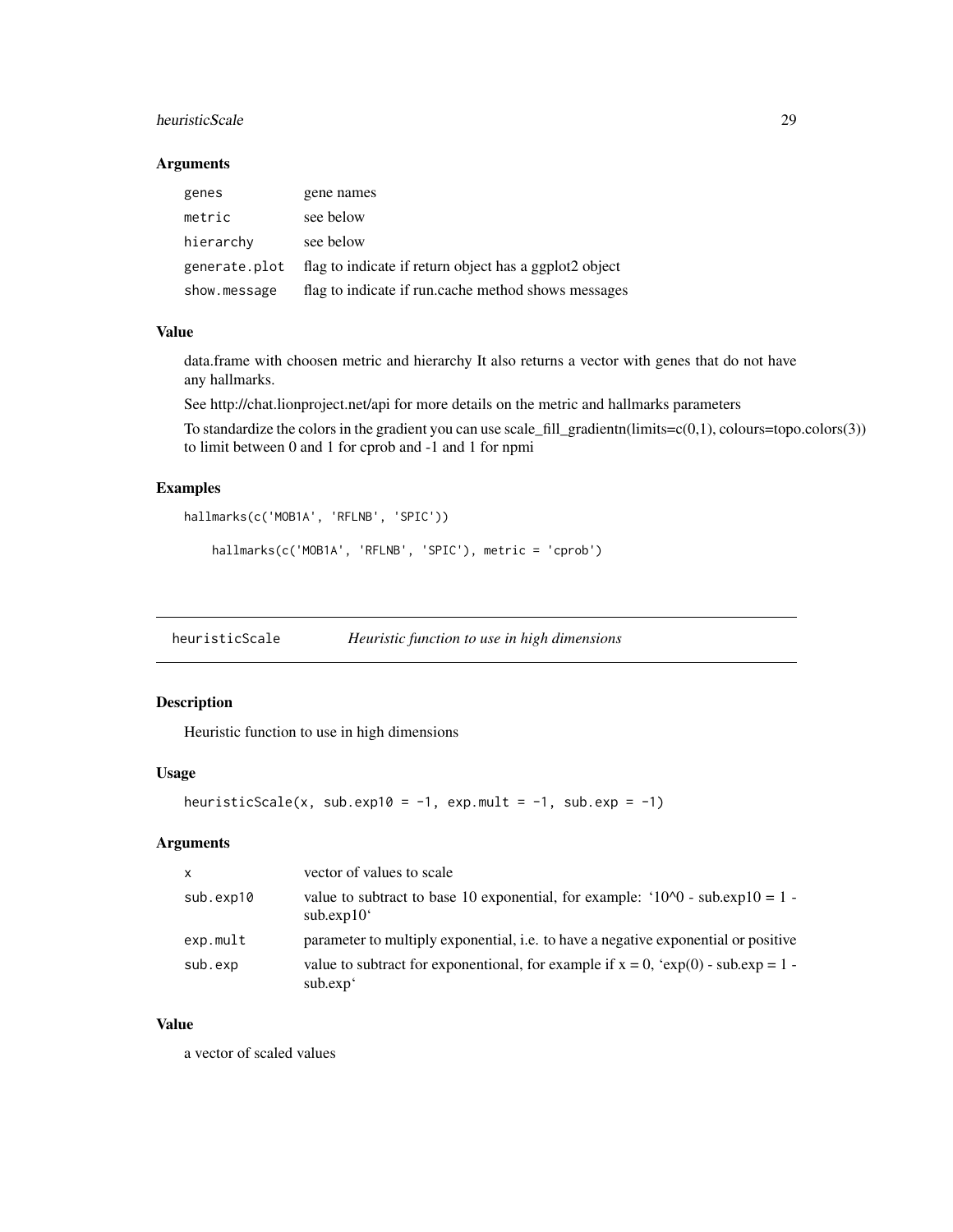## Examples

heuristicScale(rnorm(1:10))

hubHeuristic *Heuristic function to penalize nodes with low degree*

## Description

Heuristic function to penalize nodes with low degree

#### Usage

hubHeuristic(x)

#### Arguments

x single value of vector

## Value

transformed

## Examples

hubHeuristic(rnorm(1:10))

my.colors *Custom pallete of colors*

## Description

Custom pallete of colors

#### Usage

my.colors(ix = NULL)

## Arguments

ix index for a color

#### Value

a color

## Examples

my.colors() my.colors(5)

<span id="page-29-0"></span>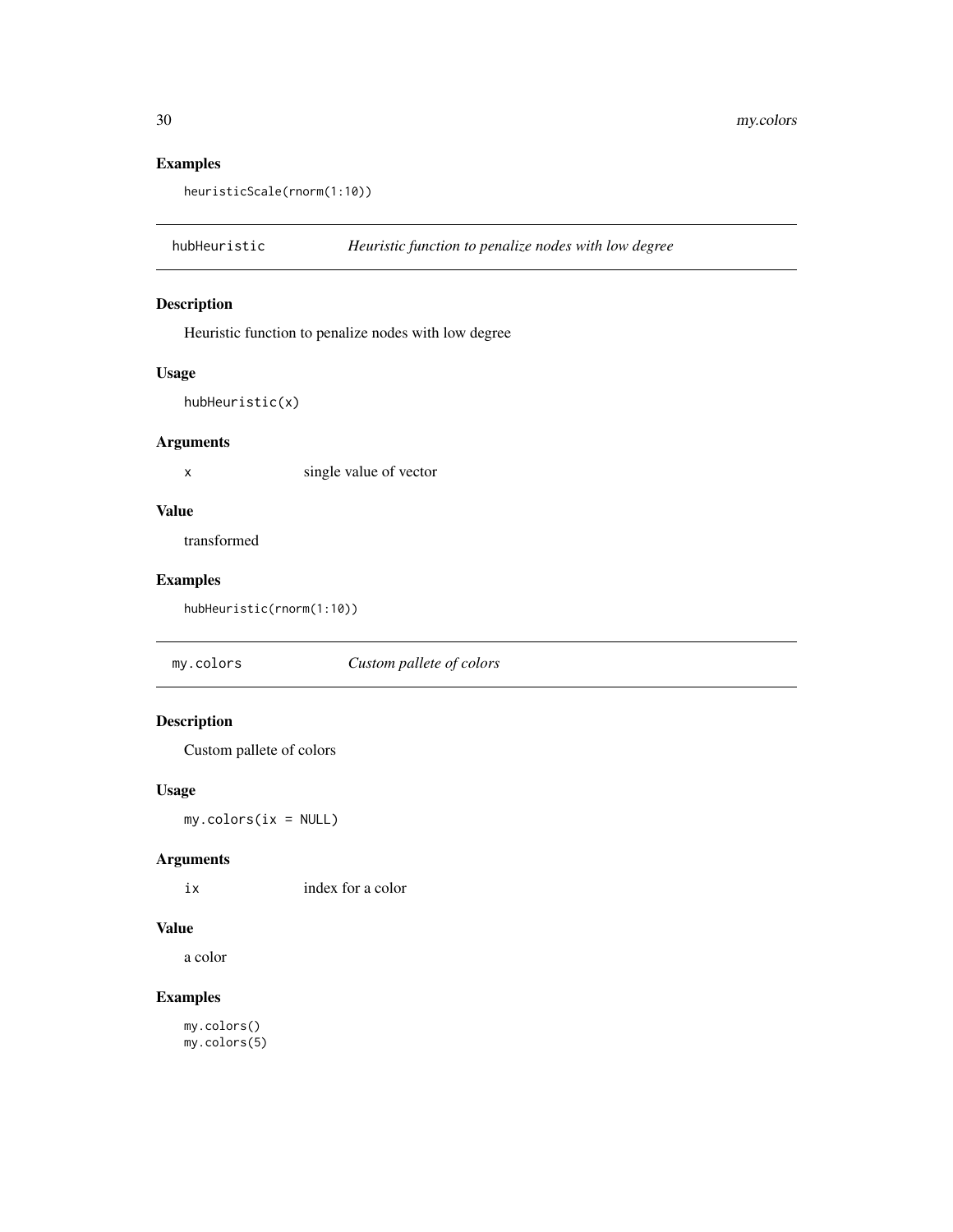<span id="page-30-0"></span>

Custom pallete of symbols in plots

#### Usage

my.symbols(ix = NULL)

#### Arguments

ix index for symbol

#### Value

a symbol

## Examples

my.symbols() my.symbols(2)

networkCorParallel *Calculates the correlation network*

## Description

Calculates the correlation network

## Usage

```
networkCorParallel(
  xdata,
 build.output = "matrix",
 n.core = 1,
 force.recalc.network = FALSE,
  show.message = FALSE,
  ...
\mathcal{L}
```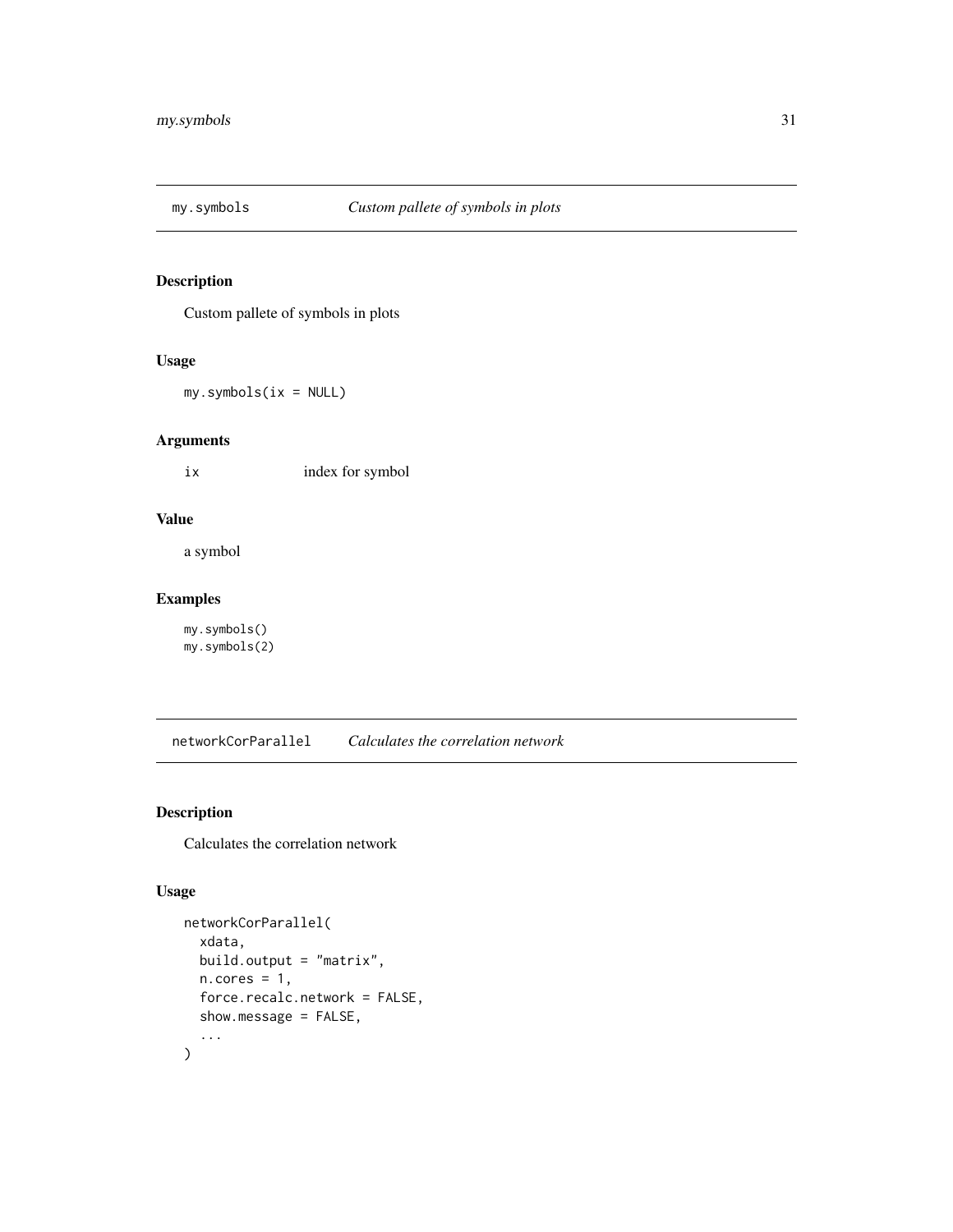## <span id="page-31-0"></span>Arguments

| xdata                                                         | base data to calculate network                                                                                   |
|---------------------------------------------------------------|------------------------------------------------------------------------------------------------------------------|
| build.output                                                  | if output returns a 'matrix', 'vector' of the upper triu without the diagonal or<br>NULL with any other argument |
| number of cores to be used<br>n.cores<br>force.recalc.network |                                                                                                                  |
|                                                               | force recalculation, instead of going to cache                                                                   |
| show.message                                                  | shows cache operation messages                                                                                   |
| $\cdot$                                                       | extra parameters for fun                                                                                         |

#### Value

depends on build.output parameter

## Examples

```
n.col <- 6
xdata <- matrix(rnorm(n.col * 4), ncol = n.col)
networkCorParallel(xdata)
```
networkCovParallel *Calculates the covariance network*

## Description

Calculates the covariance network

## Usage

```
networkCovParallel(
  xdata,
  build.output = "matrix",
  n.core = 1,
  force.recalc.network = FALSE,
  show.message = FALSE,
  ...
\mathcal{L}
```
## Arguments

| xdata                           | base data to calculate network                                                                                   |  |
|---------------------------------|------------------------------------------------------------------------------------------------------------------|--|
| build.output                    | if output returns a 'matrix', 'vector' of the upper triu without the diagonal or<br>NULL with any other argument |  |
| n.cores<br>force.recalc.network | number of cores to be used                                                                                       |  |
|                                 | force recalculation, instead of going to cache                                                                   |  |
| show.message                    | shows cache operation messages                                                                                   |  |
| $\cdots$                        | extra parameters for fun                                                                                         |  |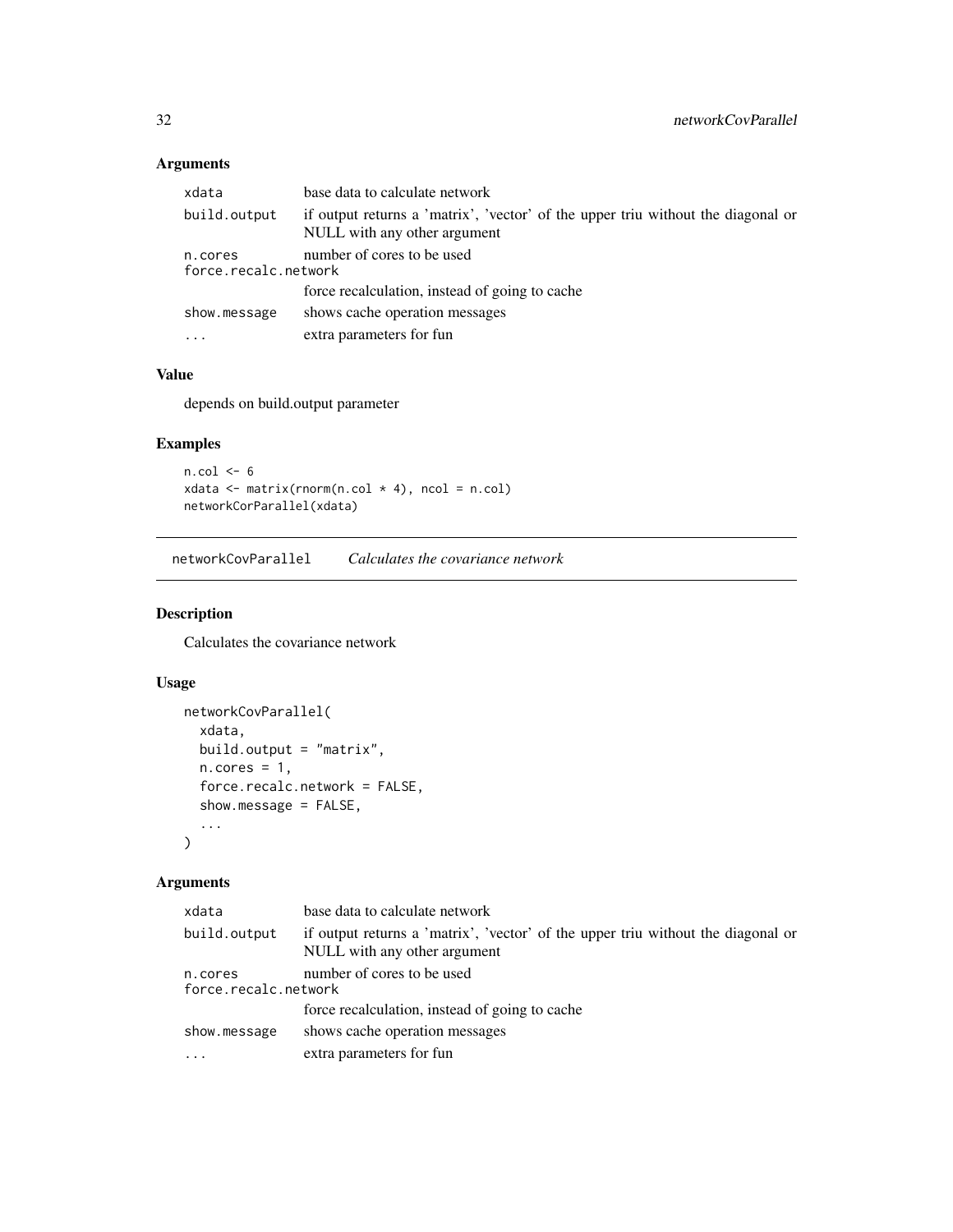## <span id="page-32-0"></span>networkOptions 33

## Value

depends on build.output parameter

#### Examples

```
n.col < -6xdata \leq matrix(rnorm(n.col \neq 4), ncol = n.col)
networkCovParallel(xdata)
```
networkOptions *Setup network options*

## Description

Setup network options, such as using weighted or unweighted degree, which centrality measure to use

#### Usage

```
networkOptions(
 method = "pearson",
 unweighted = TRUE,
 cutoff = 0,
  centrality = "degree",
 min.degree = 0,
 n.cores = 1,
  trans.fun = function(x) { x }
\mathcal{L}
```
## Arguments

| method     | in case of correlation and covariance, which method to use                                                                                                                                                      |
|------------|-----------------------------------------------------------------------------------------------------------------------------------------------------------------------------------------------------------------|
| unweighted | calculate degree using unweighted network                                                                                                                                                                       |
| cutoff     | cuttoff value in network edges to trim the network                                                                                                                                                              |
| centrality | centrality measure to use, currently only supports degree                                                                                                                                                       |
| min.degree | minimum value that individual penalty weight can take                                                                                                                                                           |
| n.cores    | number of cores to use, default to 1                                                                                                                                                                            |
|            | The trans. fun argument takes a function definition that will apply a transforma-<br>tion to the penalty vector calculated from the degree. This transformation allows<br>to change how the penalty is applied. |
| trans.fun  | see below                                                                                                                                                                                                       |

#### Value

a list of options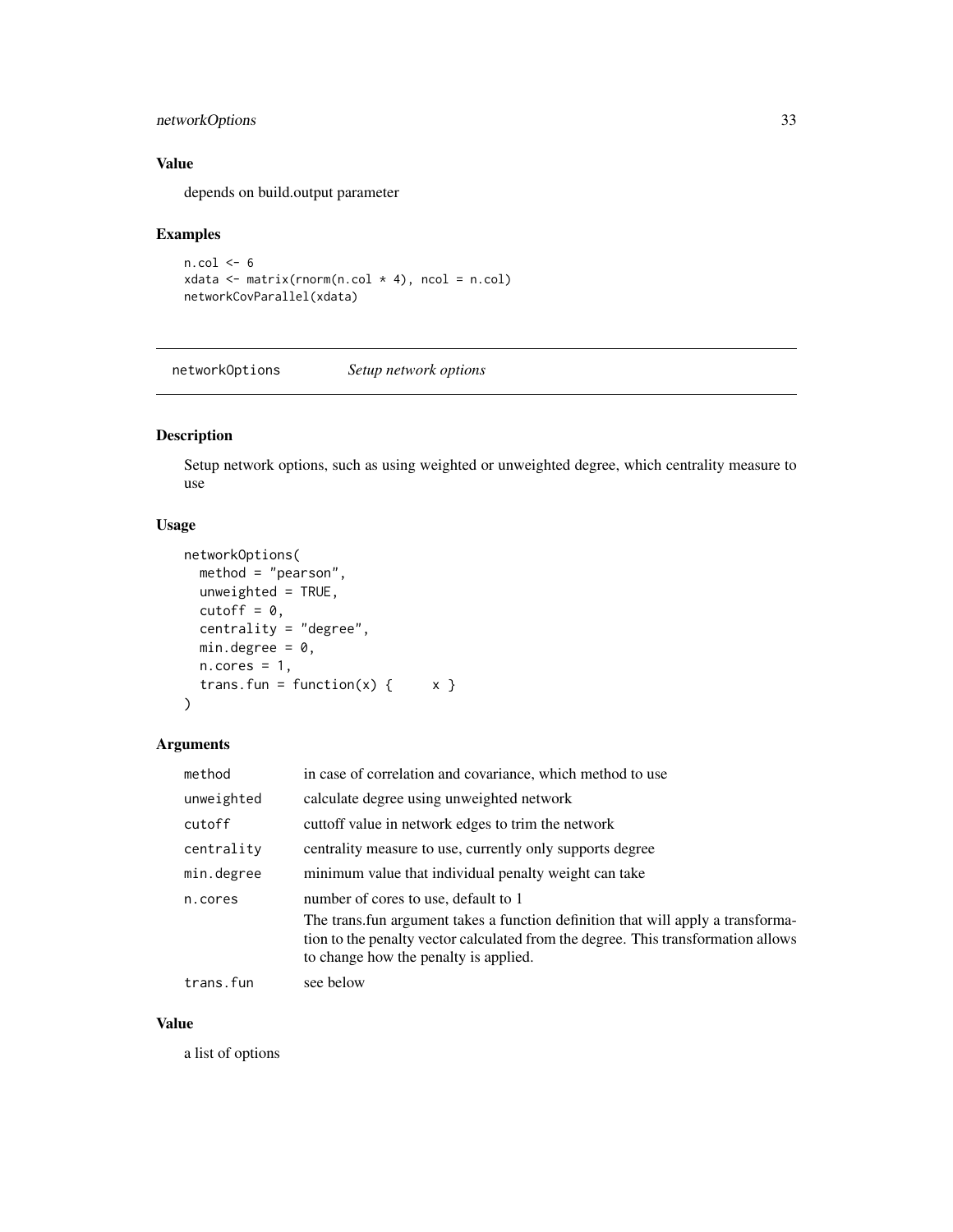## <span id="page-33-0"></span>See Also

glmOrphan glmDegree

## Examples

networkOptions(unweighted = FALSE)

orphanHeuristic *Heuristic function to penalize nodes with high degree*

## Description

Heuristic function to penalize nodes with high degree

## Usage

orphanHeuristic(x)

#### Arguments

x single value of vector

## Value

transformed

## Examples

```
orphanHeuristic(rnorm(1:10))
```
protein2EnsemblGeneNames

*Retrieve ensembl gene ids from proteins*

## Description

Retrieve ensembl gene ids from proteins

#### Usage

protein2EnsemblGeneNames(ensembl.proteins, use.cache = TRUE, verbose = FALSE)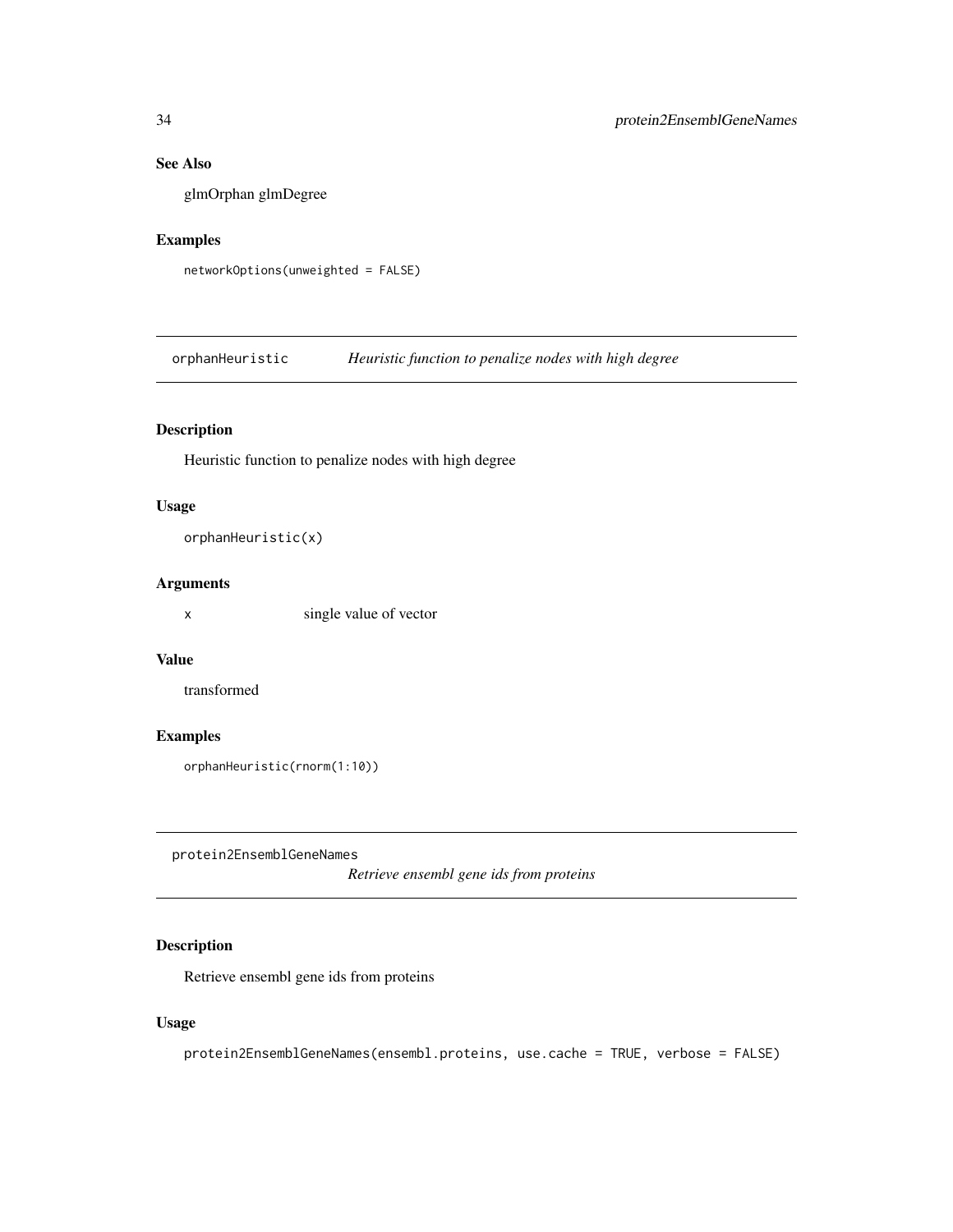#### <span id="page-34-0"></span>run.cache 35

#### Arguments

| ensembl.proteins |                                                                                                                        |
|------------------|------------------------------------------------------------------------------------------------------------------------|
|                  | character vector with gene names in ensembl_peptide_id format                                                          |
| use.cache        | Boolean indicating if biomaRt cache should be used                                                                     |
| verbose          | When using biomaRt in webservice mode and setting verbose to TRUE, the<br>XML query to the webservice will be printed. |

## Value

a dataframe with external gene names, ensembl\_peptide\_id

## Examples

```
protein2EnsemblGeneNames(c(
    'ENSP00000235382',
    'ENSP00000233944',
    'ENSP00000216911'
))
```
run.cache *Run function and save cache*

## Description

This method saves the function that's being called

## Usage

```
run.cache(
  fun,
  ...,
  seed = NULL,
 base.dir = NULL,cache.prefix = "generic_cache",
  cache.digest = list(),
  show.message = NULL,
  force.recalc = FALSE,
  add.to.hash = NULL
\mathcal{L}
```
## Arguments

| fun       | function call name                                               |
|-----------|------------------------------------------------------------------|
| $\ddotsc$ | parameters for function call                                     |
| seed      | when function call is random, this allows to set seed beforehand |
| base.dir  | directory where data is stored                                   |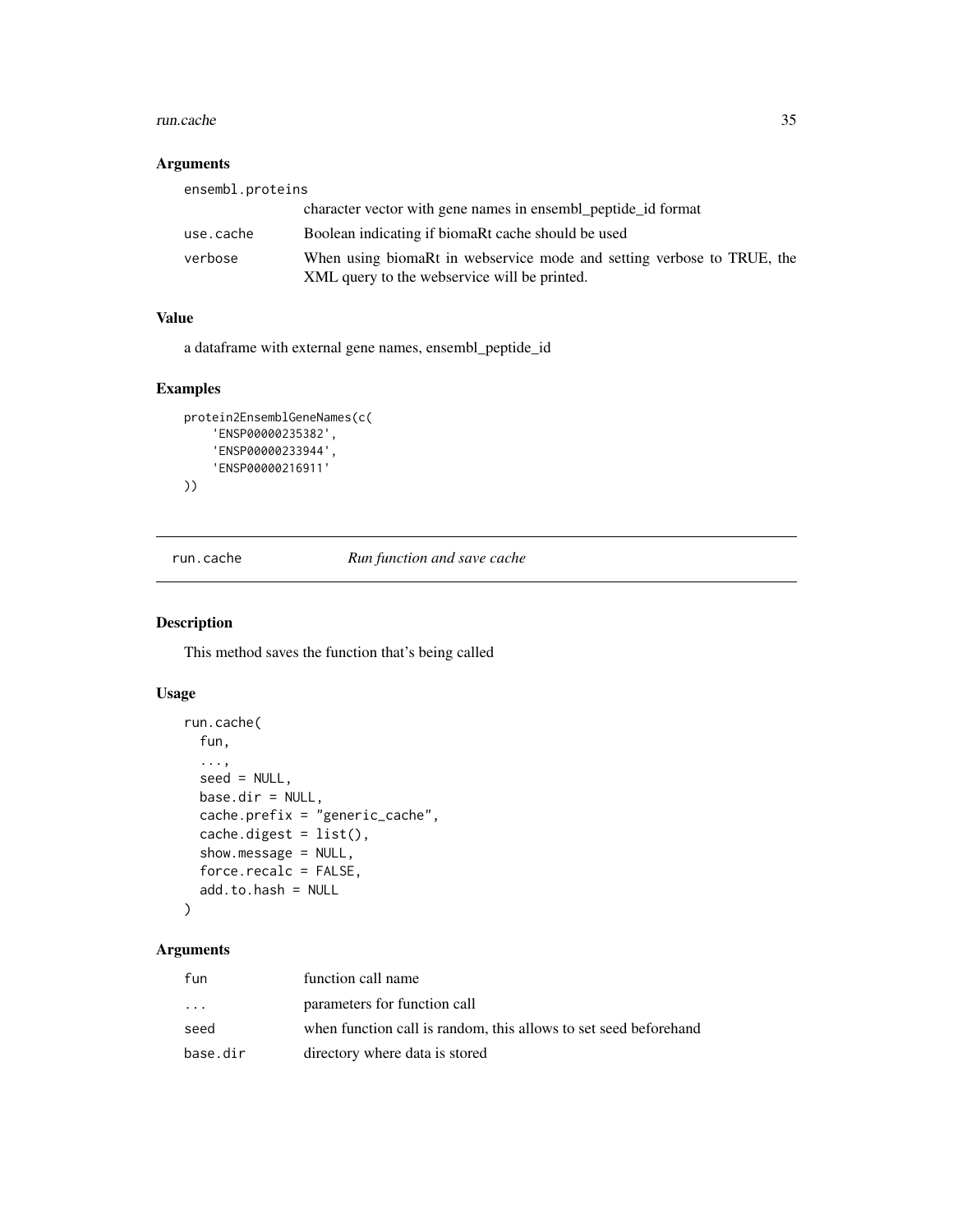<span id="page-35-0"></span>

| cache.prefix | prefix for file name to be generated from parameters () |
|--------------|---------------------------------------------------------|
| cache.digest | cache of the digest for one or more of the parameters   |
| show.message | show message that data is being retrieved from cache    |
| force.recalc | force the recalculation of the values                   |
| add.to.hash  | something to add to the filename generation             |

## Value

the result of fun(...)

#### Examples

```
# [optional] save cache in a temporary directory
#
glmSparseNet:::base.dir(tempdir())
glmSparseNet:::run.cache(c, 1, 2, 3, 4)
#
# next three should use the same cache
# note, the middle call should be a little faster as digest is not
# calculated
# for the first argument
glmSparseNet:::run.cache(c, 1, 2, 3, 4)
glmSparseNet:::run.cache(c, a=1, 2, c= 3, 4)
# Using a local folder
# glmSparseNet:::run.cache(c, 1, 2, 3, 4, base.dir = "runcache")
```
run.cache, function-method *Run function and save cache*

#### Description

Run function and save cache

#### Usage

```
## S4 method for signature '`function`'
run.cache(
  fun,
  ...,
  seed = NULL,
 base.dir = NULL,cache.prefix = "generic_cache",
  cache.digest = list(),
  show.message = NULL,
```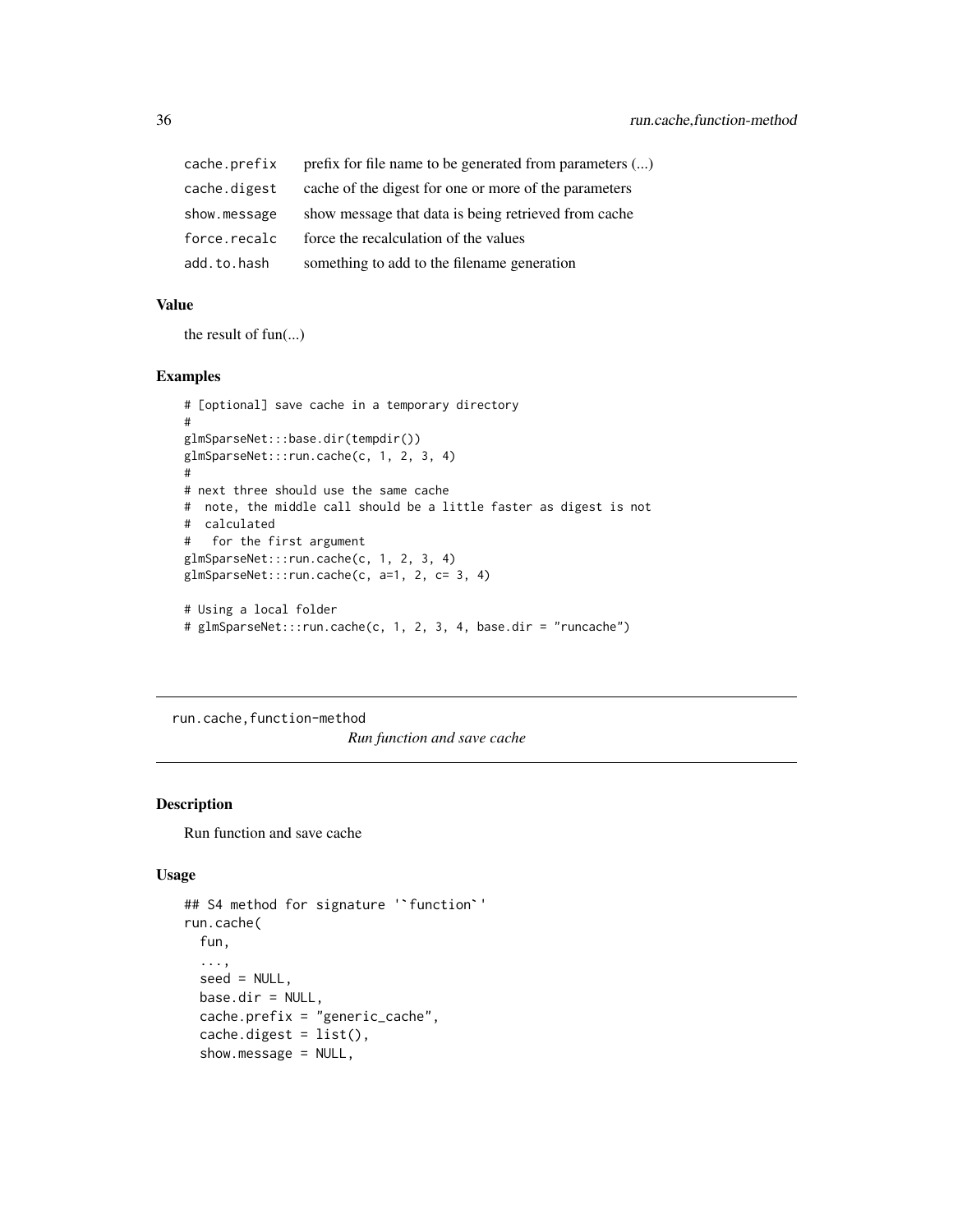```
force.recalc = FALSE,
  add.to.hash = NULL
\lambda
```
#### Arguments

| fun          | function call name                                               |
|--------------|------------------------------------------------------------------|
| $\cdots$     | parameters for function call                                     |
| seed         | when function call is random, this allows to set seed beforehand |
| base.dir     | directory where data is stored                                   |
| cache.prefix | prefix for file name to be generated from parameters ()          |
| cache.digest | cache of the digest for one or more of the parameters            |
| show.message | show message that data is being retrieved from cache             |
| force.recalc | force the recalculation of the values                            |
| add.to.hash  | something to add to the filename generation                      |

#### Value

the result of fun(...)

## Examples

```
# [optional] save cache in a temporary directory
#
glmSparseNet:::base.dir(tempdir())
glmSparseNet:::run.cache(c, 1, 2, 3, 4)
#
# next three should use the same cache
# note, the middle call should be a little faster as digest is not
# calculated
# for the first argument
glmSparseNet:::run.cache(c, 1, 2, 3, 4)
glmSparseNet:::run.cache(c, a=1, 2, c= 3, 4)
# Using a local folder
# glmSparseNet:::run.cache(c, 1, 2, 3, 4, base.dir = "runcache")
```
save.run.cache *Saving the cache*

## Description

Saving the cache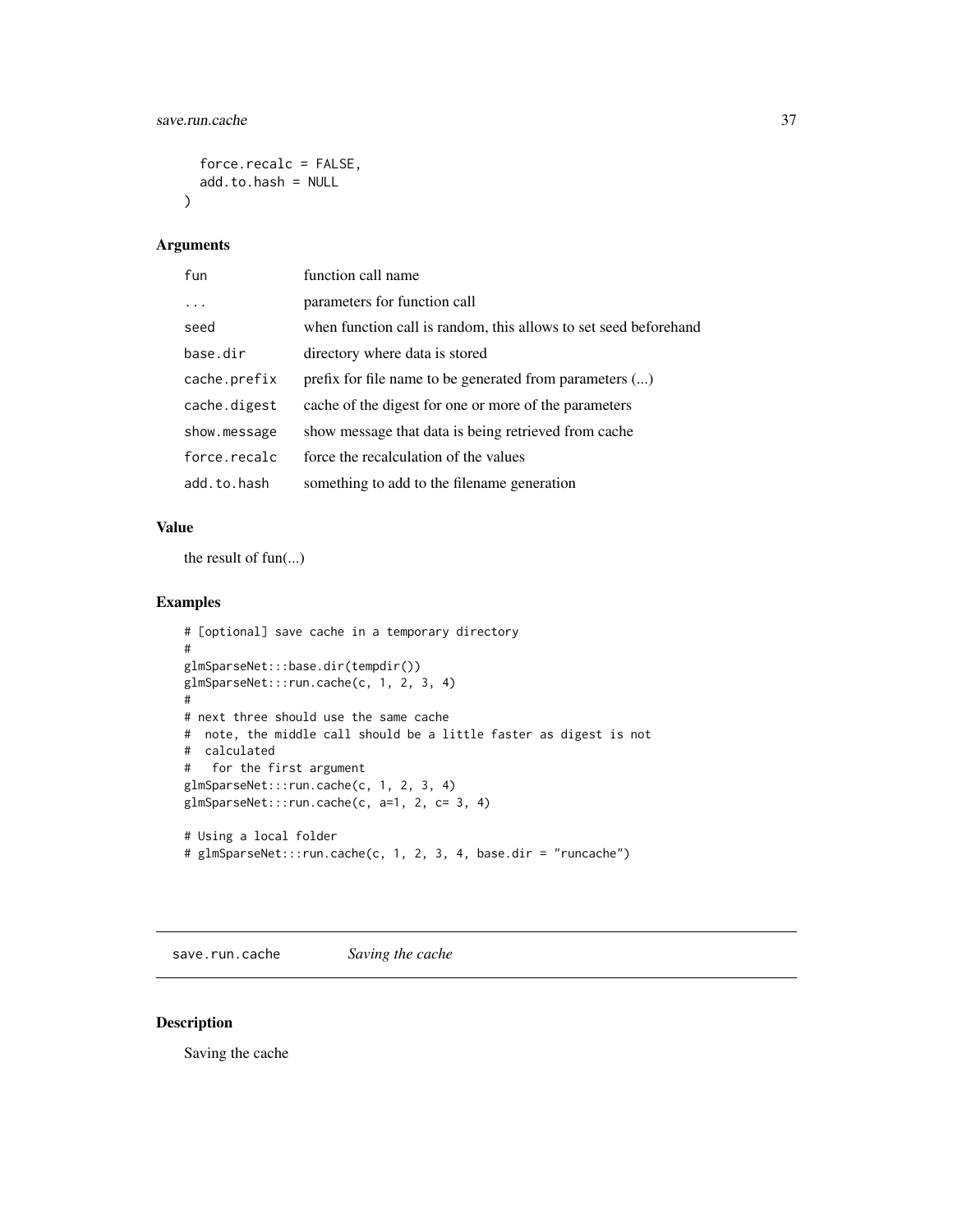#### <span id="page-37-0"></span>Usage

save.run.cache(result, path, compression, show.message)

#### Arguments

| result       | main result to save                    |
|--------------|----------------------------------------|
| path         | path to the file to save               |
| compression  | compression method to be used          |
| show.message | TRUE to show messages, FALSE otherwise |

#### Value

result of save operation

#### Examples

```
glmSparseNet:::save.run.cache(
  35, file.path(tempdir(), 'save.run.cache.Rdata'), FALSE, TRUE
)
```
separate2GroupsCox *Separate data in High and Low risk groups (based on Cox model)*

## Description

Draws multiple kaplan meyer survival curves (or just 1) and calculates logrank test

#### Usage

```
separate2GroupsCox(
 chosen.btas,
 xdata,
 ydata,
 probs = c(0.5, 0.5),
 no.plot = FALSE,
 plot.title = "SurvivalCurves",
 xlim = NULL,
 vlim = NULL,
 expand.yzero = FALSE,
  legend.outside = FALSE,
  stop.when.overlap = TRUE,
  ...
\mathcal{L}
```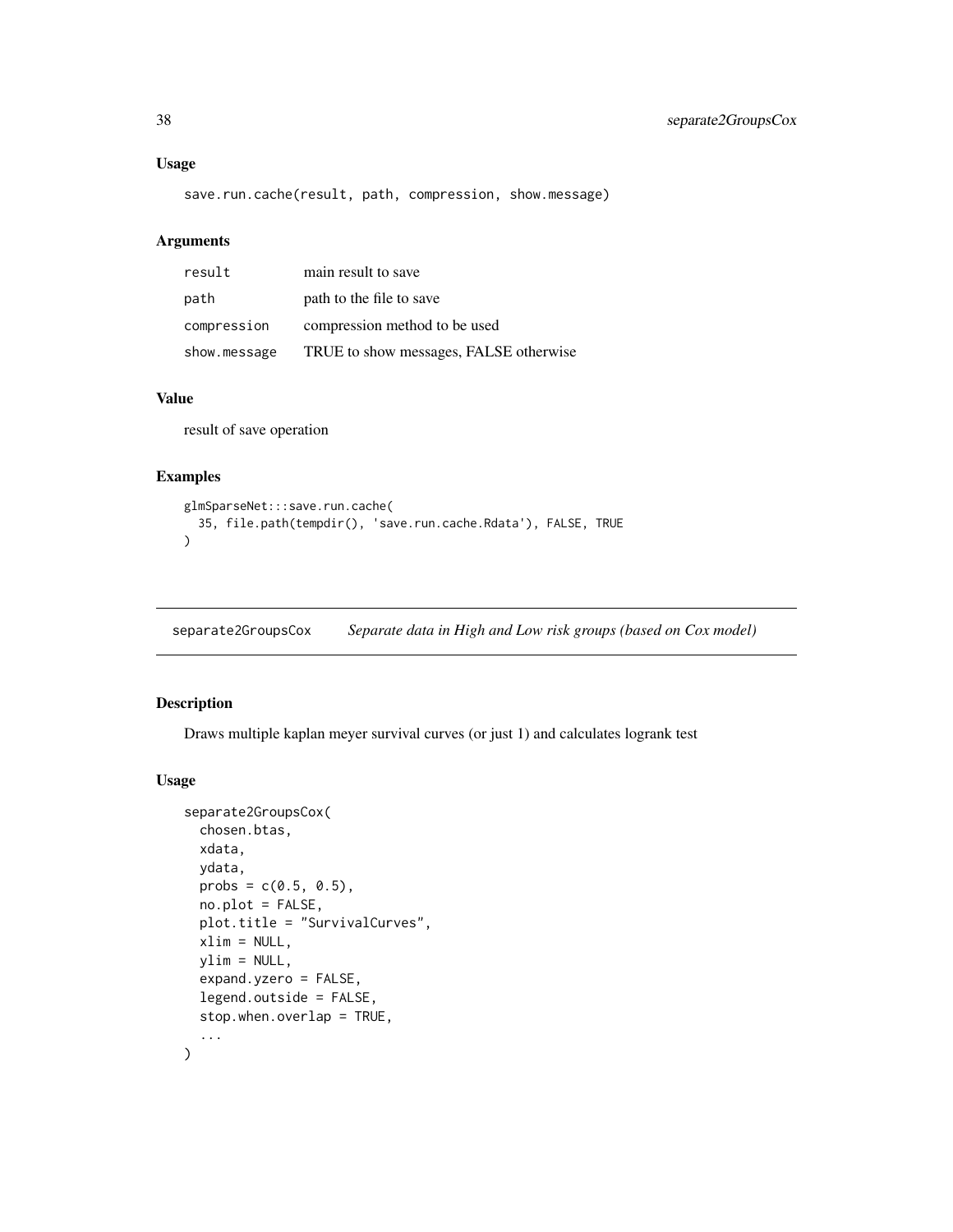#### Arguments

| chosen.btas       | list of testing coefficients to calculate prognostic indexes, for example "list(Age<br>$=$ some_vector)"                                                                                                   |  |
|-------------------|------------------------------------------------------------------------------------------------------------------------------------------------------------------------------------------------------------|--|
| xdata             | n x m matrix with n observations and m variables                                                                                                                                                           |  |
| ydata             | Survival object                                                                                                                                                                                            |  |
| probs             | How to separate high and low risk patients $50\% - 50\%$ is the default, but for top<br>and bottom $40\% > c(.4, .6)$                                                                                      |  |
| no.plot           | Only calculate p-value and do not generate survival curve plot                                                                                                                                             |  |
| plot.title        | Name of file if                                                                                                                                                                                            |  |
| xlim              | Optional argument to limit the x-axis view                                                                                                                                                                 |  |
| ylim              | Optional argument to limit the y-axis view                                                                                                                                                                 |  |
| expand.yzero      | expand to $y = 0$                                                                                                                                                                                          |  |
|                   | legend. outside If TRUE legend will be outside plot, otherwise inside                                                                                                                                      |  |
| stop.when.overlap |                                                                                                                                                                                                            |  |
|                   | when probs vector allows for overlapping of samples in both groups, then stop.<br>Otherwise it will calculate with duplicate samples, i.e. simply adding them to<br>xdata and ydata (in a different group) |  |
|                   | additional parameters to survminer::ggsurvplot                                                                                                                                                             |  |

#### Value

object with logrank test and kaplan-meier survival plot

A list with plot, p-value and kaplan-meier object. The plot was drawn from survminer::ggsurvplot with only the palette, data and fit arguments being defined and keeping all other defaults that can be customized as additional parameters to this function.

#### See Also

survminer::ggsurvplot

```
data('cancer', package = 'survival')
xdata <- survival::ovarian[,c('age', 'resid.ds')]
ydata <- data.frame(time = survival::ovarian$futime,
                    status = survival::ovarian$fustat)
separate2GroupsCox(c(age = 1, 0), xdata, ydata)
separate2GroupsCox(c(age = 1, 0.5), xdata, ydata)
separate2GroupsCox(c(age = 1), c(1, 0, 1, 0, 1, 0),data.frame(time = runif(6), status = rbinom(6, 1, .5)))
separate2GroupsCox(list(aa = c(age = 1, 0.5),
                        bb = c(age = 0, 1.5), xdata, ydata)
```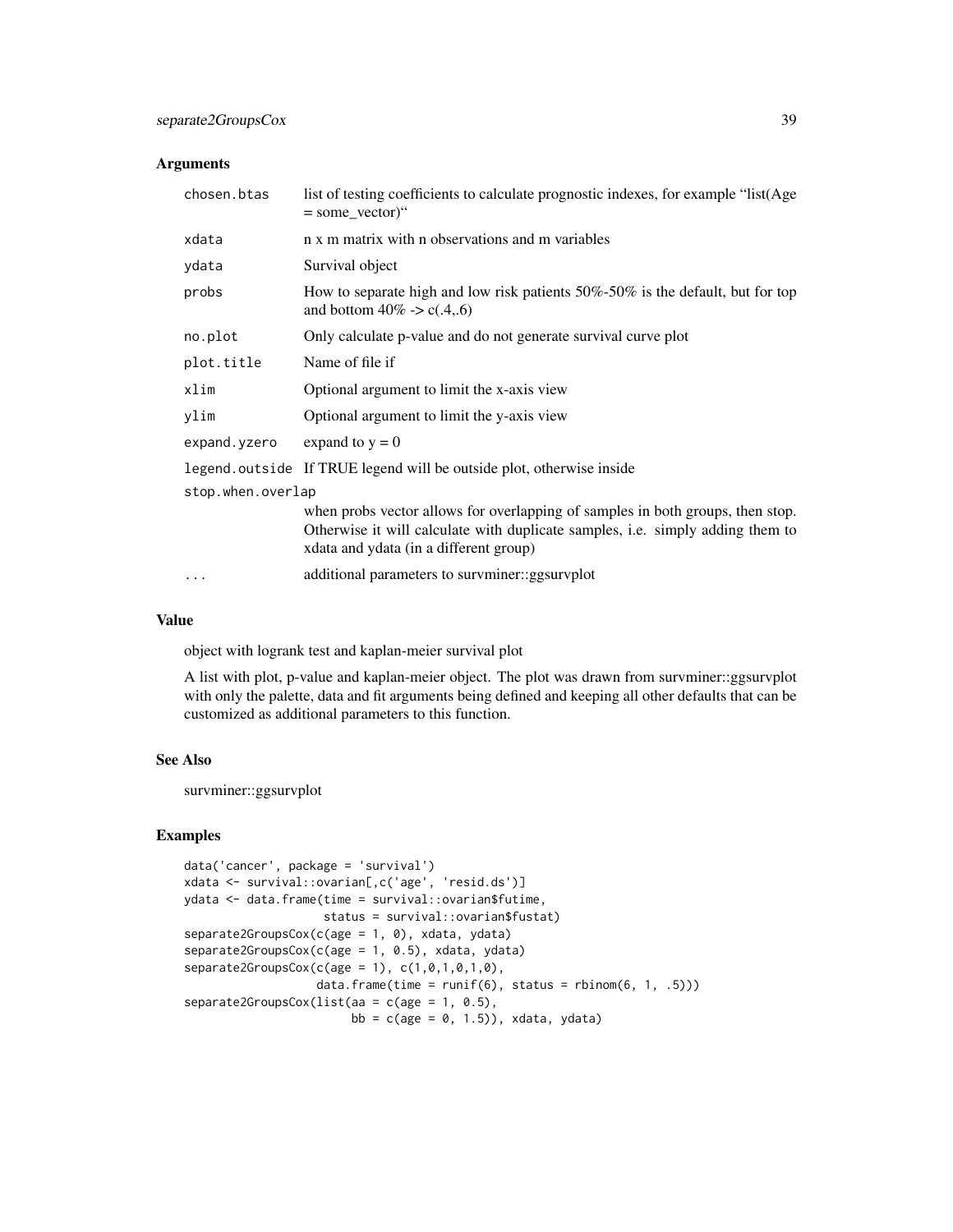<span id="page-39-0"></span>

Show messages option in run.cache

#### Usage

```
show.message(show.message = NULL)
```
#### Arguments

show.message boolean indicating to show messages or not

#### Value

the show.message option

#### Examples

glmSparseNet:::show.message(FALSE)

```
string.network.700.cache
```
*Cache of protein-protein network, as it takes some time to retrieve and process this will facilitate the vignette building*

#### Description

It was filtered with combined\_scores and individual scores below 700 without text-based scores

#### Usage

```
data('string.network.700.cache', package = 'glmSparseNet')
```
#### Format

An object of class dgCMatrix with 11033 rows and 11033 columns.

#### References

<https://string-db.org/>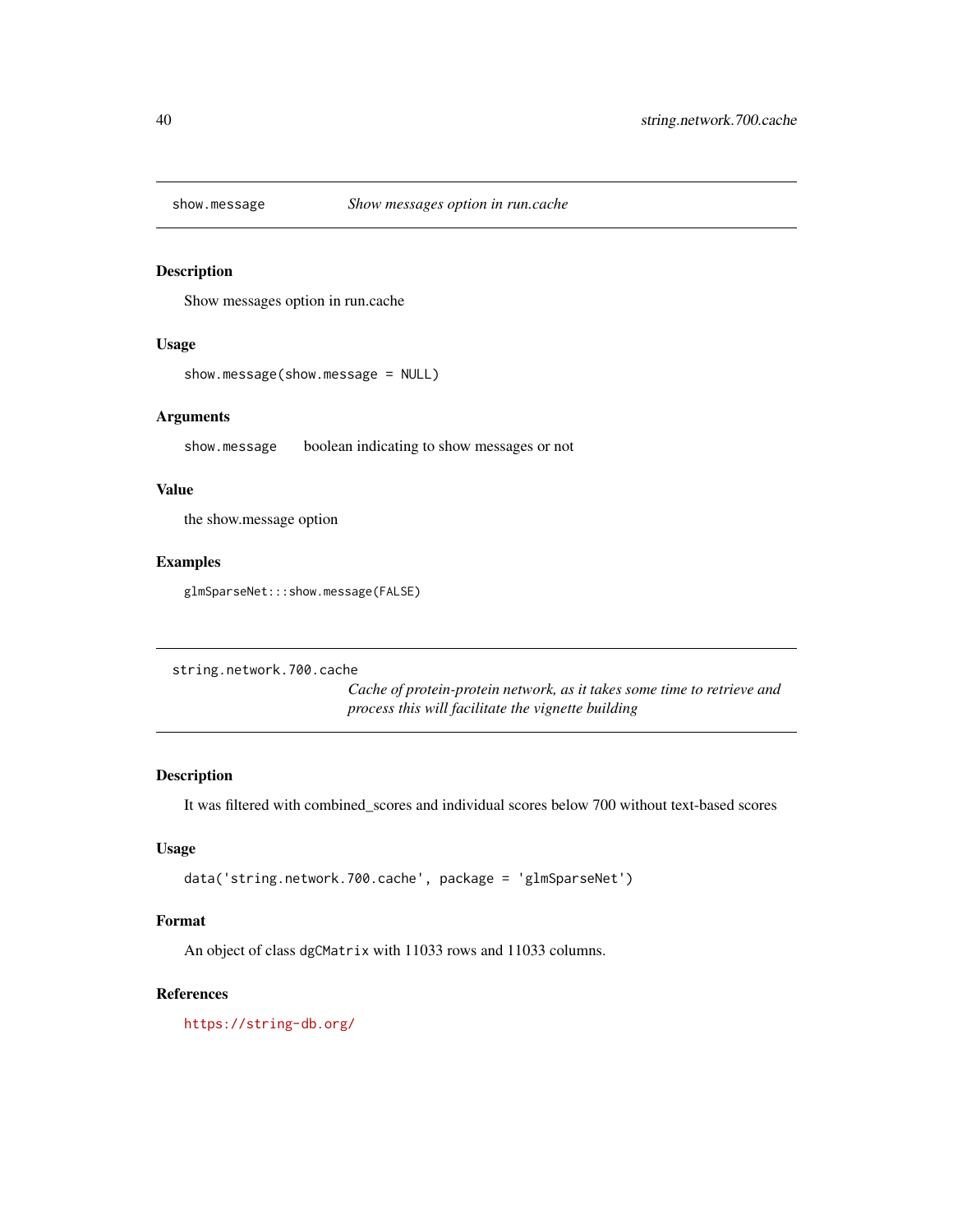<span id="page-40-0"></span>stringDBhomoSapiens *Download protein-protein interactions from STRING DB*

## Description

Download protein-protein interactions from STRING DB

#### Usage

```
stringDBhomoSapiens(version = "11.0", score_threshold = 0, remove.text = TRUE)
```
## Arguments

| version         | version of the database to use  |  |
|-----------------|---------------------------------|--|
| score threshold |                                 |  |
|                 | remove scores below threshold   |  |
| remove.text     | remove text mining-based scores |  |

#### Value

a data.frame with rows representing an interaction between two proteins, and columns the count of scores above the given score\_threshold

#### Examples

stringDBhomoSapiens(score\_threshold = 800)

tempdir.cache *Temporary directory for runCache*

## Description

Temporary directory for runCache

#### Usage

```
tempdir.cache()
```
#### Value

a path to a temporary directory used by runCache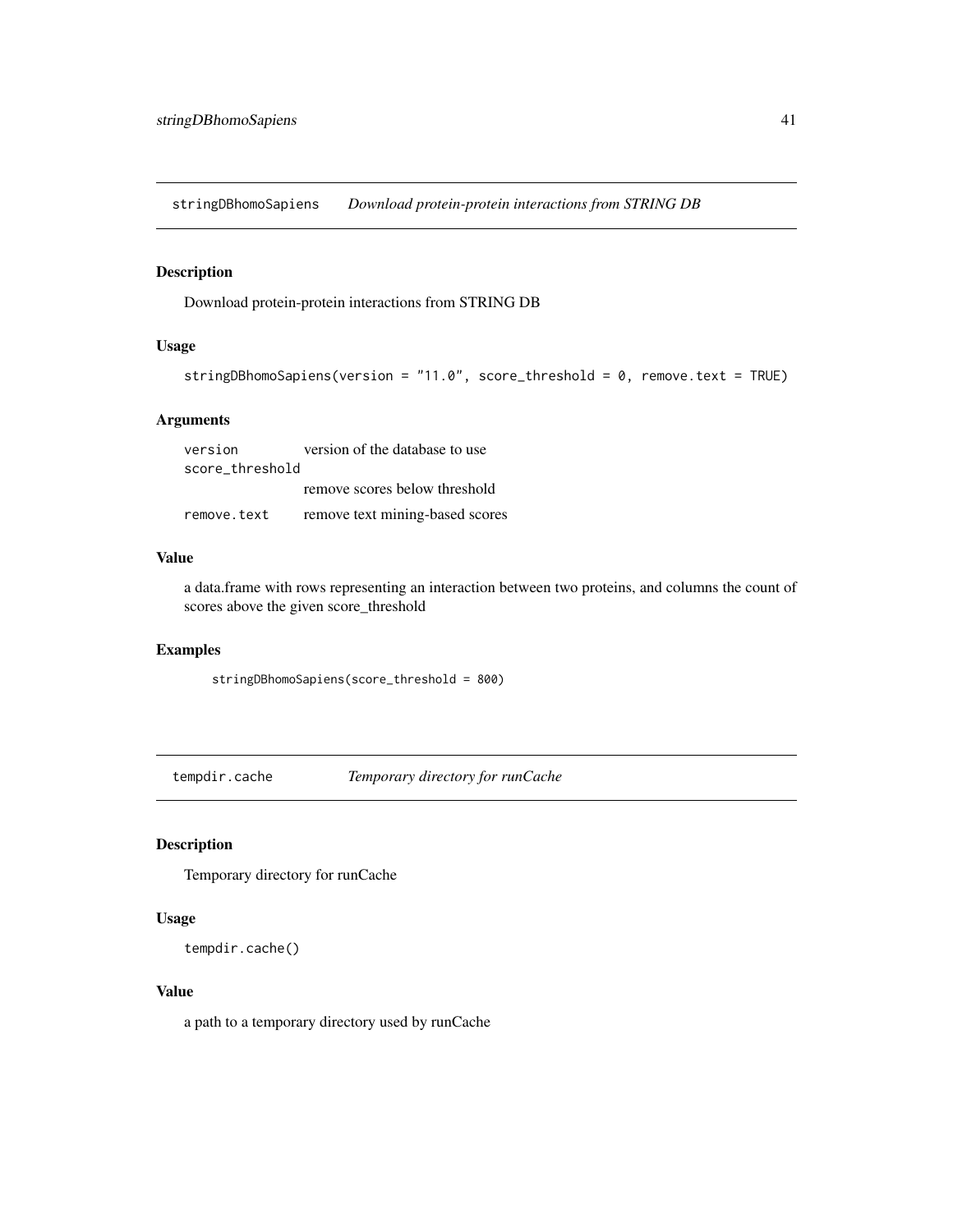<span id="page-41-0"></span>

Write a file in run-cache directory to explain the origin

## Usage

```
write.readme(base.dir)
```
## Arguments

base.dir directory where to build this file

## Value

the path to the file it has written

## Examples

glmSparseNet:::write.readme(tempdir())